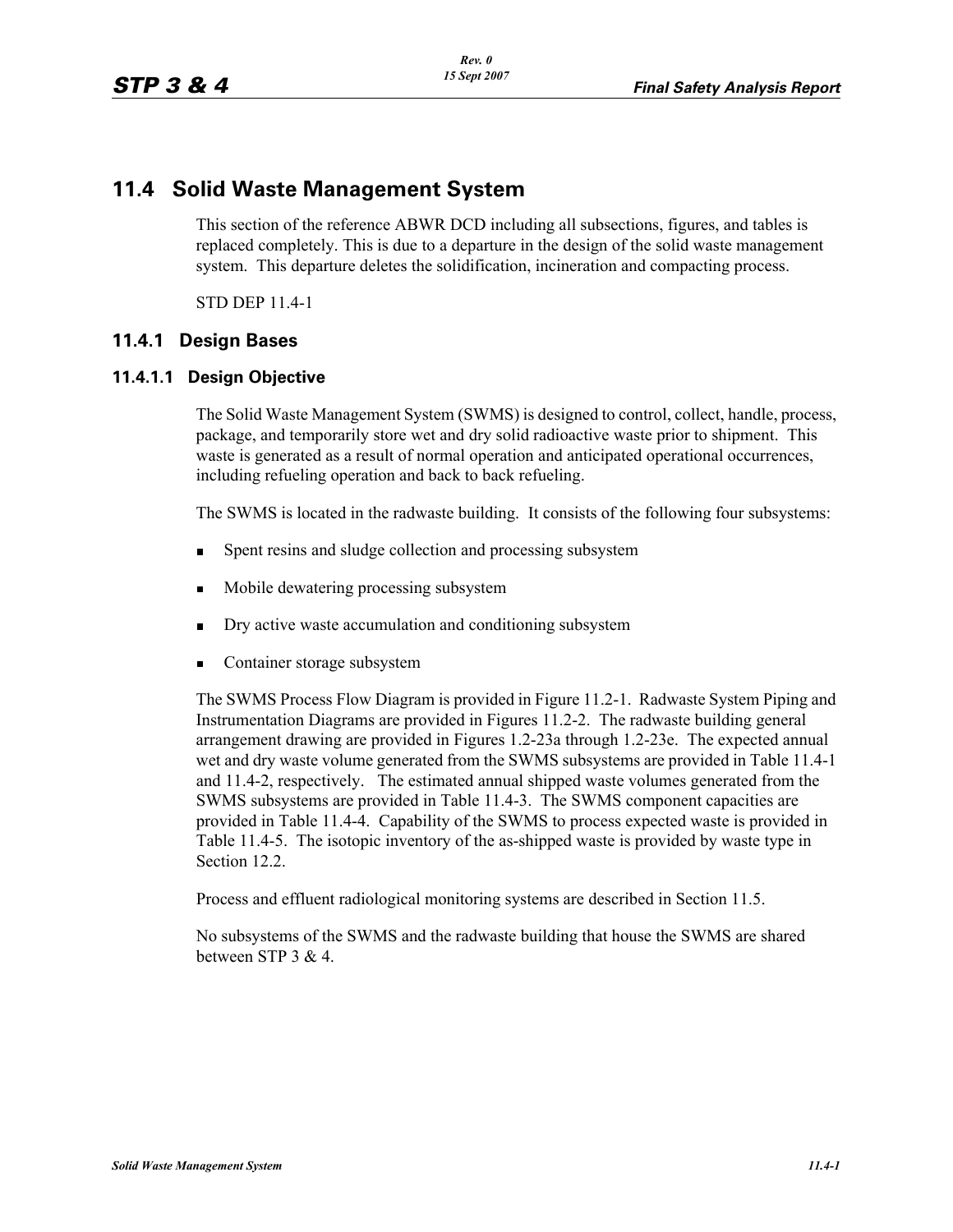## **11.4.1.2 Design Criteria**

The SWMS is designed to provide collection, processing, packaging, and storage of sludge, spent resin, filter backwash, and dry solid waste resulting from normal operations.

- -The SWMS is designed to meet the guidance of Regulatory Guide 1.143.
- - The SWMS is designed to keep the exposure to plant personnel "as low as reasonably achievable" (ALARA) during normal operation and plant maintenance, in accordance with Regulatory Guide 8.8.
- - The SWMS is designed to package solid waste in Department of Transportation (DOT) approved containers for off-site shipment and burial.
- - The SWMS is designed to prevent the release of significant quantities of radioactive materials to the environment so as to keep the overall exposure to the public within 10 CFR 20 limits.
- - The SWMS is designed to package the wet and dry types of radioactive solid waste for offsite shipment and burial, in accordance with the requirements of applicable NRC and Department of Transportation (DOT) regulations, including 10 CFR 61, 10 CFR 71 and 49 CFR 171 through 180, as applicable. This design results in radiation exposures to individuals and the general population within the limits of 10 CFR 20.
- - The seismic and quality group classification and corresponding codes and standards that apply to the design of the SWMS components and piping, and the structures housing the SWMS are discussed in Section 3.2.
- - The non-safety related SSC Quality Control Programs for the SWMS is described in the STP 3 & 4 Quality Assurance Program description in section 17.5S..
- - On-site storage space for 6-month's volume of packaged waste is provided in the radwaste building. Radioactive Waste produced at STP 3  $&$  4 will normally be shipped to a licensed facility for disposal. However, should disposal circumstances change, an Onsite Staging Facility (OSF) as described in the Unit 1 & 2 UFSAR Section 11.4 is available to provide a staging area for the waste generated.
- - All atmospheric collection and storage tanks are provided with an overflow connection at least the size of the largest inlet connection. The overflow is connected below the tank vent and above the high-level alarm setpoint. Each tank room is designed to contain the maximum liquid inventory in the event that the tank ruptures per NUREG-0800, Standard Review Plan, BTP 11-6. Each tank compartment is stainless steel-lined up to a height equivalent to the tank capacity in the room as described in Section 15.7.3.1.
- - The SWMS has no safety-related function. There is no liquid plant discharge from the SWMS. Failure of the subsystem does not compromise any safety-related system or component nor does it prevent shutdown of the plant. No interface with the safety-related electrical system exists.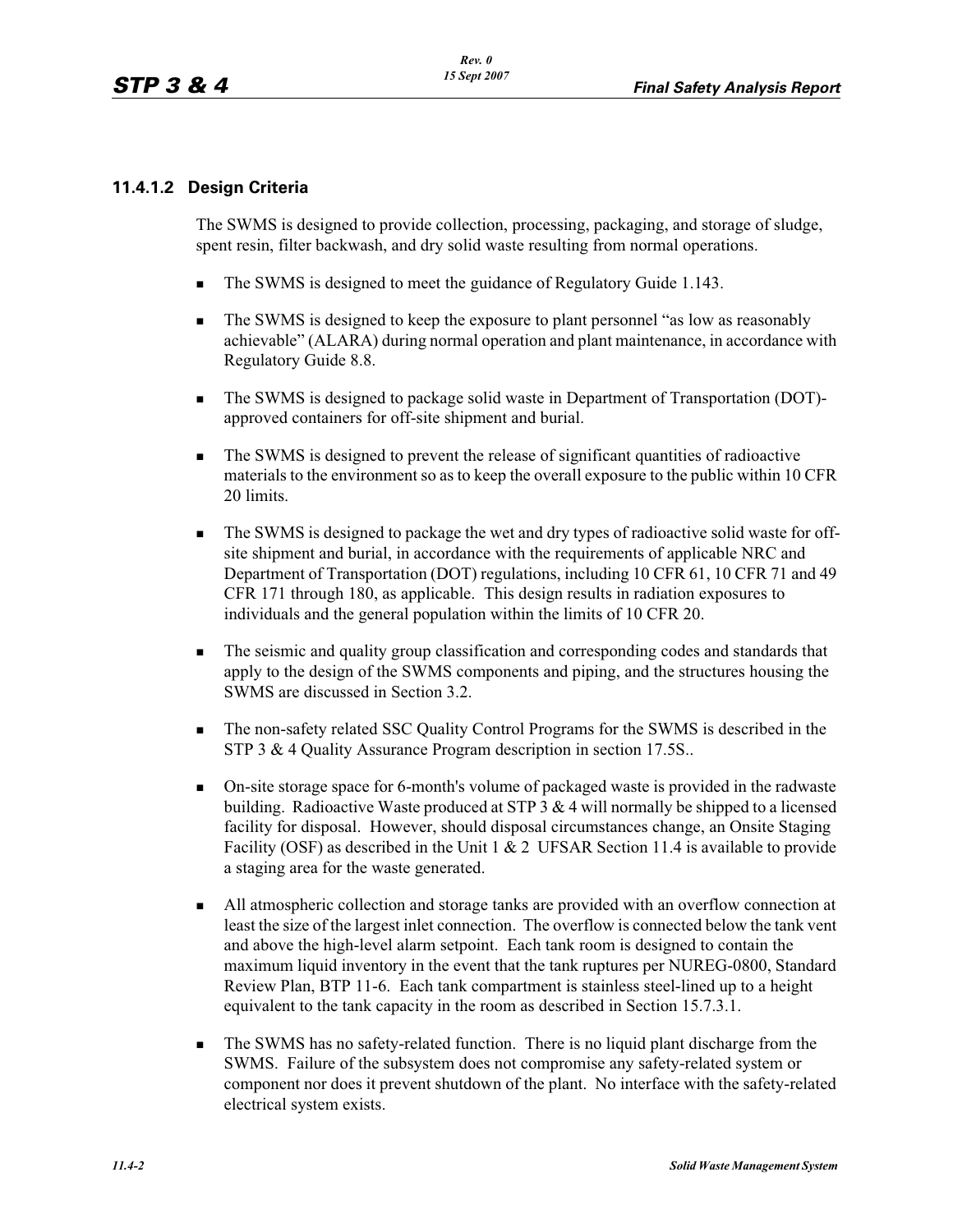Radionuclide influents to the SWMS are presented in Section 12.2. Any resultant gaseous and liquid wastes are routed to other plant sections. Gaseous radionuclides from the SWMS are processed by the monitored radwaste building ventilation system. The monitored ventilation system is described in Section 9.4 and Section 11.5. Liquid waste is processed by the monitored LWMS system as described in Section 11.2. Process and effluent radiological monitoring systems are described in Section 11.5.

Section 12.3 describes systems to detect conditions that may result in excessive radiation levels per Title 10 Code of Federal Regulations Part 50, Appendix A, GDC 63. Section 11.5 describes systems to monitor the effluent discharge paths for radioactive material per Title 10 Code of Federal Regulations Part 50, Appendix A, GDC 64.

A description of the SWMS design features addressing 10 CFR 20.1406 requirements for permanently installed systems is in Subsection 11.2.1.2.4. These design features apply to the SWMS permanent equipment and skid mounted mobile units.

The Area Radiation Monitors for the Radwaste Building spent resins and sludge collection subsystem area, dewatering equipment area, DAW and wet solid waste accumulation area, and high activity waste storage area are depicted on Figure 12.3-41 and discussed in Subsection 12.3.4. The radwaste building seismic capability is described in Section 3.8.

The mobile dewatering processing equipment is located within the radwaste building as shown in Figure 1.2-23c. Effluents from the SWMS (such as dewatering liquid) are treated by the LWMS. Any airborne activity will be processed through the radwaste building exhaust as discussed in subsection 9.4.6.

STP 3  $\&$  4 is responsible, initially and subsequently, for the identification of mobile/portable LWMS connections that are considered non-radioactive, but later may become radioactive through interfaces with radioactive systems; i.e., a non-radioactive system becomes contaminated due to leakage, valving errors or other operating conditions in radioactive systems. STP  $3 \& 4$  uses operating procedures to ensure the guidance and information in Inspection and Enforcement (IE) Bulletin 80-10 (May 6, 1980) is followed. The SWMS mobile systems are not connected to the potable or sanitary water system. All non-radioactive connections (e.g., makeup water for flushing, service air for sluicing process) to the radwaste system (including the mobile system) contain double isolation e.g., check valves and isolation valve to prevent cross contamination of the non-radioactive system.

Subsection 11.2.1.2.4 addresses the design requirements to minimize contamination of the facility and environment, facilitate decommissioning, and minimize the generation of radioactive waste, in compliance with 10 CFR 20.1406. This includes the design requirements for connections that are considered non-radioactive, but later may become radioactive through interfaces with radioactive systems. 'Minimization' is based on good engineering practice, and/or cost benefit analysis to keep waste generation and dose to as low as reasonably achievable.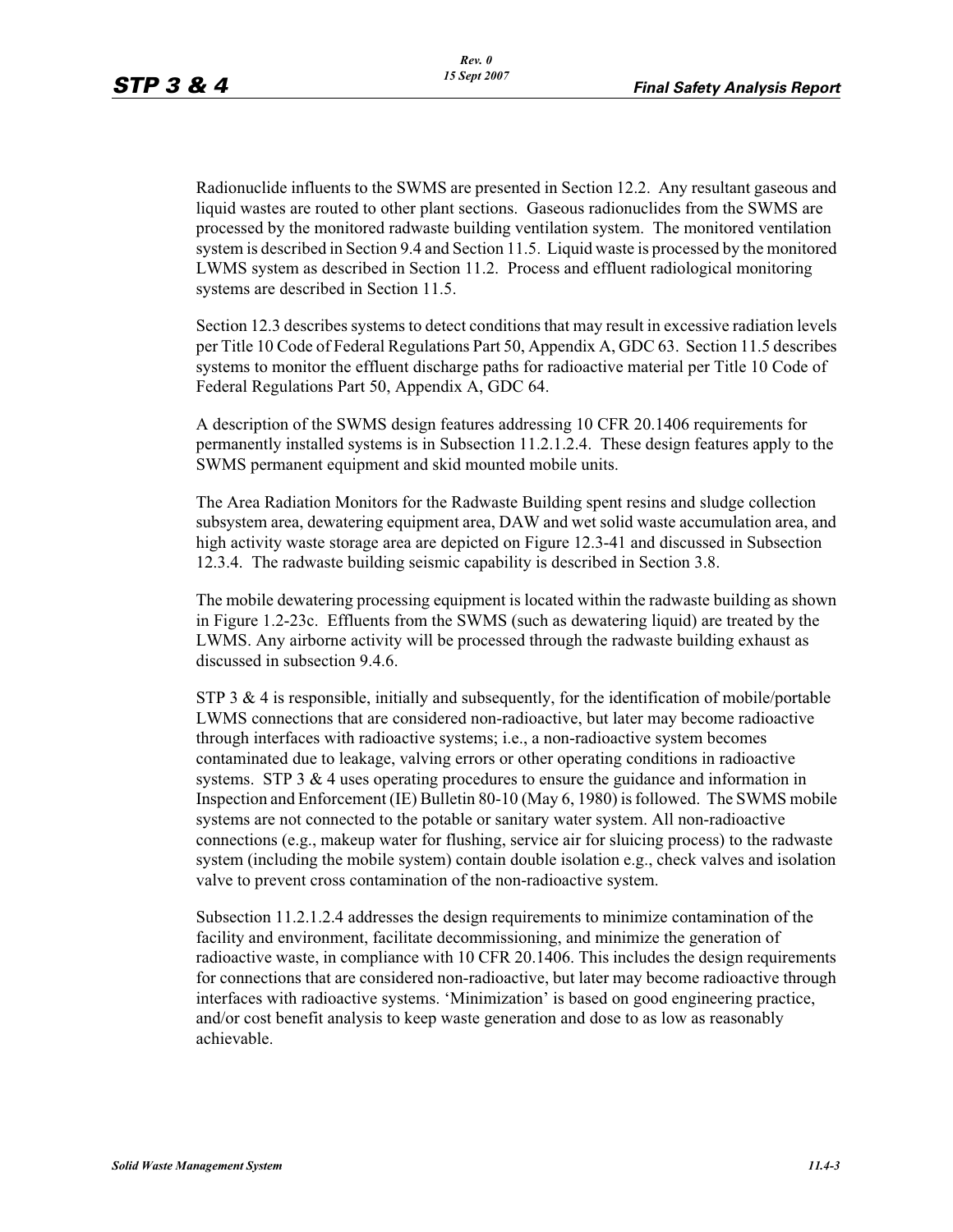## **11.4.2 System Description**

### **11.4.2.1 General Description**

The SWMS controls, collects, handles, processes, packages, and temporarily stores solid waste generated by the plant prior to shipping the waste offsite. The SWMS processes the filter backwash sludge, reverse osmosis rejects, powdered resin sludge and spent resins generated by the Liquid Waste Management System (LWMS), Reactor Water Cleanup System (CUW), the Fuel Pool Cooling and Cleanup System (FPCS), the Suppression Pool Cleanup System and the Condensate Purification System. Contaminated solids such as High Efficiency Particulate Air (HEPA) and cartridge filters, rags, plastic, paper, clothing, tools, and equipment are also disposed of in the SWMS.

The SWMS is capable of receiving, processing, and dewatering the solid radioactive waste inputs for permanent off-site disposal. Liquids from SWMS operations are sent to the appropriate LWMS section for processing as depicted in Figure 11.2-1 and described in Section 11.2.

## **11.4.2.2 System Operation**

### **11.4.2.2.1 General Requirements**

The SWMS complies with Regulatory Guide 1.143, Revision 2, November 2001, as noted in Subsection 11.4.1. The radwaste building is designed to meet the guidance of Regulatory Guide 1.143 as described in Subsection 3.8.4 and Subsection 3.8.4.1.3. Regulatory Guide 1.143, Section 4.1, instructs that the design of radioactive waste management systems, structures and components should follow the direction in Regulatory Guide 8.8. Demonstration of compliance with Regulatory Guide 8.8, Revision 3, June 1978 is located in Subsection 12.1.1.3 and Subsection 12.3.1.

The SWMS consists of four process subsystems described in Subsections 11.4.2.2.2, 11.4.2.2.3, 11.4.4, and 11.4.5.

## **11.4.2.2.2 Spent Resins and Sludges**

The spent resins and sludge collection subsystem collects the filter backwash sludge, reverse osmosis rejects, powdered resin slurry and spent resin into one of the five tanks in accordance with the waste characteristics. The spent resin and sludge tanks are categorized as follows:

- -One CUW Backwash Receiving Tank for receiving CUW and FPCS sludge (spent resin)
- - One CF Backwash Receiving Tank for receiving the Condensate Polishing System filter sludge
- - One Liquid Waste (LW) Backwash Receiving Tank for receiving the LWMS filter sludge and reverse osmosis rejects
- - Two Spent Resin Storage Tanks for receiving LWMS spent bead resin and Condensate Purification System spent bead resin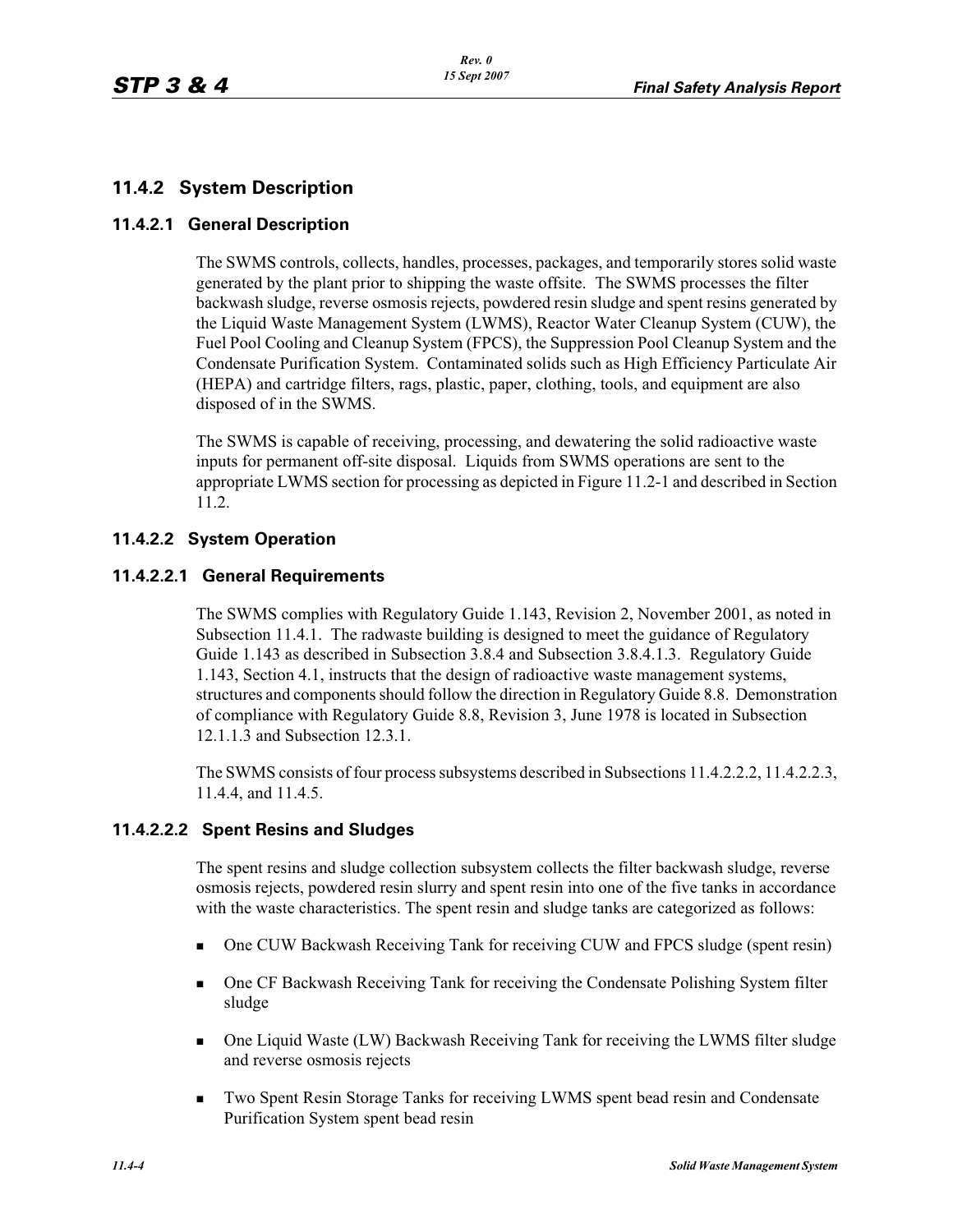The capability exists to keep the spent resins from the Condensate Purification System and the spent resins from the LWMS ion exchangers in separate spent resin storage tanks for radioactive decay and storage. Excess water from the spent resin storage tanks is sent to the LCW collector tank or HCW collector tank by a pump. The used condensate polishing resin from the Condensate Purification System may be used in the HCW demineralizer (A) in the high conductivity waste subsystem.

When sufficient spent bead resins have been collected in the spent resin storage tank, they are sent to the mobile dewatering processing subsystem via the spent resin slurry pump. When condensate spent bead resins have been collected in the spent resin storage tank, they are mixed via the spent resin slurry pump and sent to the HCW demineralizer (A) for reuse or to the mobile dewatering processing subsystem via the spent resin slurry pump.

The sludges from the Reactor Water Cleanup (CUW) System, the Fuel Pool Cooling and Cleanup System, the Suppression Pool Cleanup System are collected in the CUW backwash receiving tank. The filter backwashings from the Condensate Polishing System are collected in the CF backwash receiving tank. The sludges from the LWMS are collected in the LW backwash receiving tank. Sludges from powdered resins are transferred to two phase separators.

The capability exists to keep the higher activity sludges and the lower activity sludges in two separate phase separators. The segregation of the high activity sludge and low activity sludge in the phase separators is maintained by administrative control. Excess water from the phase separators is sent to the LCW collector tank or HCW collector tank by a pump.

The two phase separators receive suspended solid slurries from the CUW backwash receiving tank, the CF backwash receiving tank, and the LW backwash receiving tank. The suspended solids are allowed to settle and the residual water is transferred by the phase separator decant pump to the LCW collector tanks or HCW collector tanks for further processing. When sufficient sludges have been collected in the tank, the sludges are mixed and sent to the mobile wet solid waste processing subsystem by the slurry/recirculation sludge pump.

During transfer operations of the spent bead resins, the powdered spent resin slurries and the sludges, the suspended solids are kept suspended by the recirculating process to prevent the suspended solids from agglomerating and possibly clogging lines. Flush connections are provided to prevent resin or slurry possibly clogging of the lines after transfer operations.

The LW backwash receiving tank receives suspended solid slurries from such streams as the filter backwashes and rejects from the reverse osmosis units of the LWMS mobile systems. When sufficient waste has been collected in the tank, the waste is sent to the mobile dewatering processing subsystem by the LW backwash transfer pump or to the phase separator. The rejects from the mobile reverse osmosis system of the LWMS collected in the LW backwash receiver tank may be sent to the HCW demineralizer (A) by the LW backwash transfer pump to be treated using the condensate resin prior to disposal.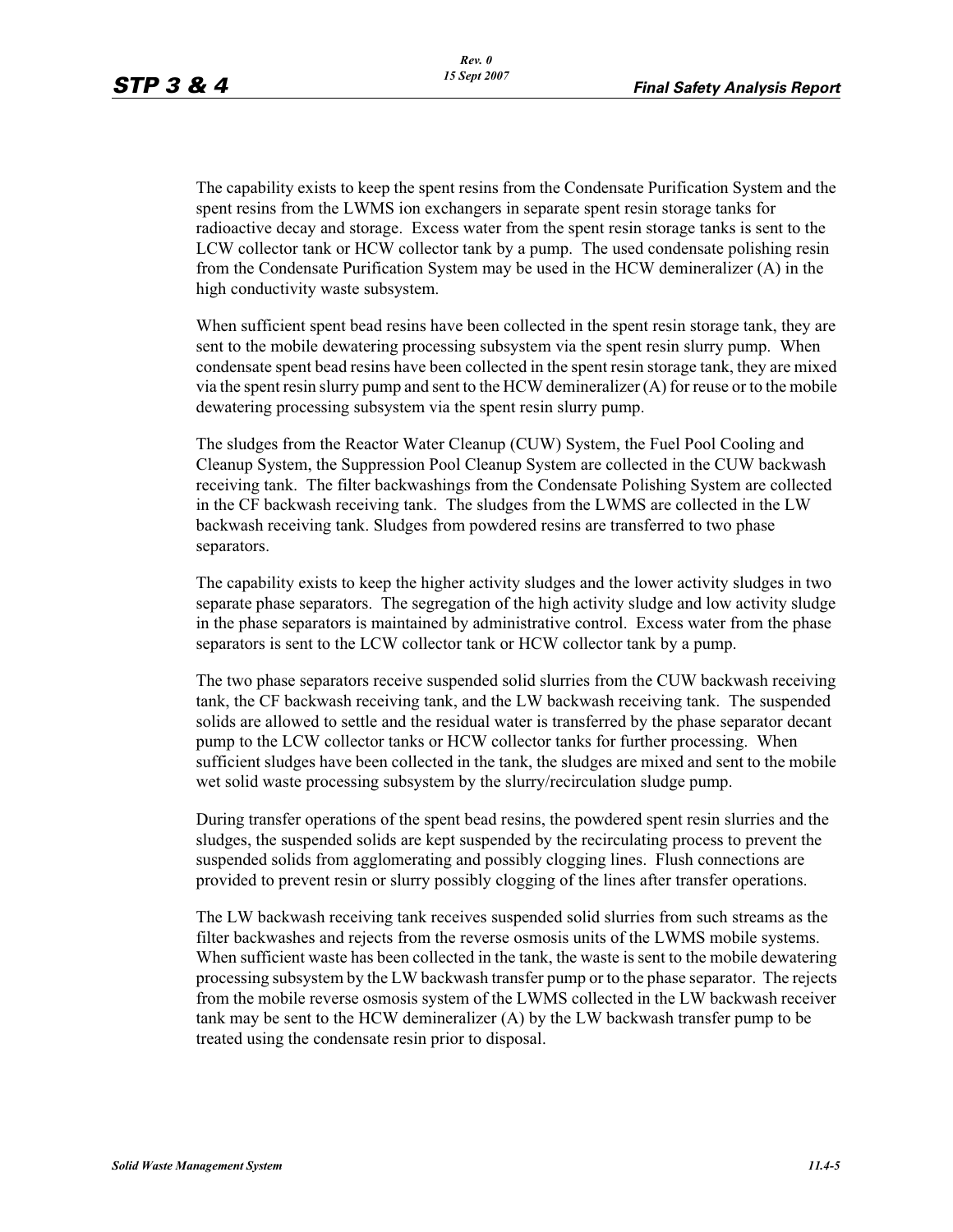## *Mobile Dewatering Processing Subsystem*

The mobile dewatering processing subsystem consists of a dewatering station for high activity sludge and a dewatering station for low activity spent resin and sludge. An empty high integrity container (HIC) is lifted off of a transport trailer and placed in each empty dewatering station. The tractor/trailer may then be released. The HIC closure lid is removed and placed in a laydown area. Spent cartridge filters may be placed in the HIC at this point, if not shipped in separate containers.

Next, the fill head is positioned over the HIC with a crane. The fillhead assembly is provided with a level detection system, a camera and light assembly, a mechanical level indicator and a temperature measurement. The fill head closed circuit television camera allows for remote viewing of the fill operation. The level detection system will automatically close the waste control valve on high level. The HIC is then filled with designated wet solid waste. The capability to obtain samples during the fill operation is provided. A radiation monitor on the transfer line to the HIC allows for the monitoring of the dose rate of the slurry being added to the HIC.

Excess water is removed from the HIC and sent by a pump to the HCW collector tank that is in the receiving mode. Sufficient water is removed to ensure there is very little or no free standing water left in the HIC to meet burial site or offsite processors waste acceptance criteria. Drying of the HIC contents may also be performed with heated air or pressure reduction. Condensate from drying is drained to the LWMS. The HICs are vented to the radwaste building HVAC system.

The fill head is then removed and placed in a laydown area. The closure head is then placed on the HIC. The HIC is inspected to insure the surface is clean before it is moved to the temporary storage area. The HIC is provided with a passive vent to prevent gas buildup. Radiation shielding is provided around the HIC stations.

The estimated annual shipped waste volumes from processing wet solid wastes are presented in Table 11.4-3. The mobile dewatering processing subsystem is connected to the SWMS tanks and pumps as shown in Figure 11.2-2 (Sheet 17 of 36).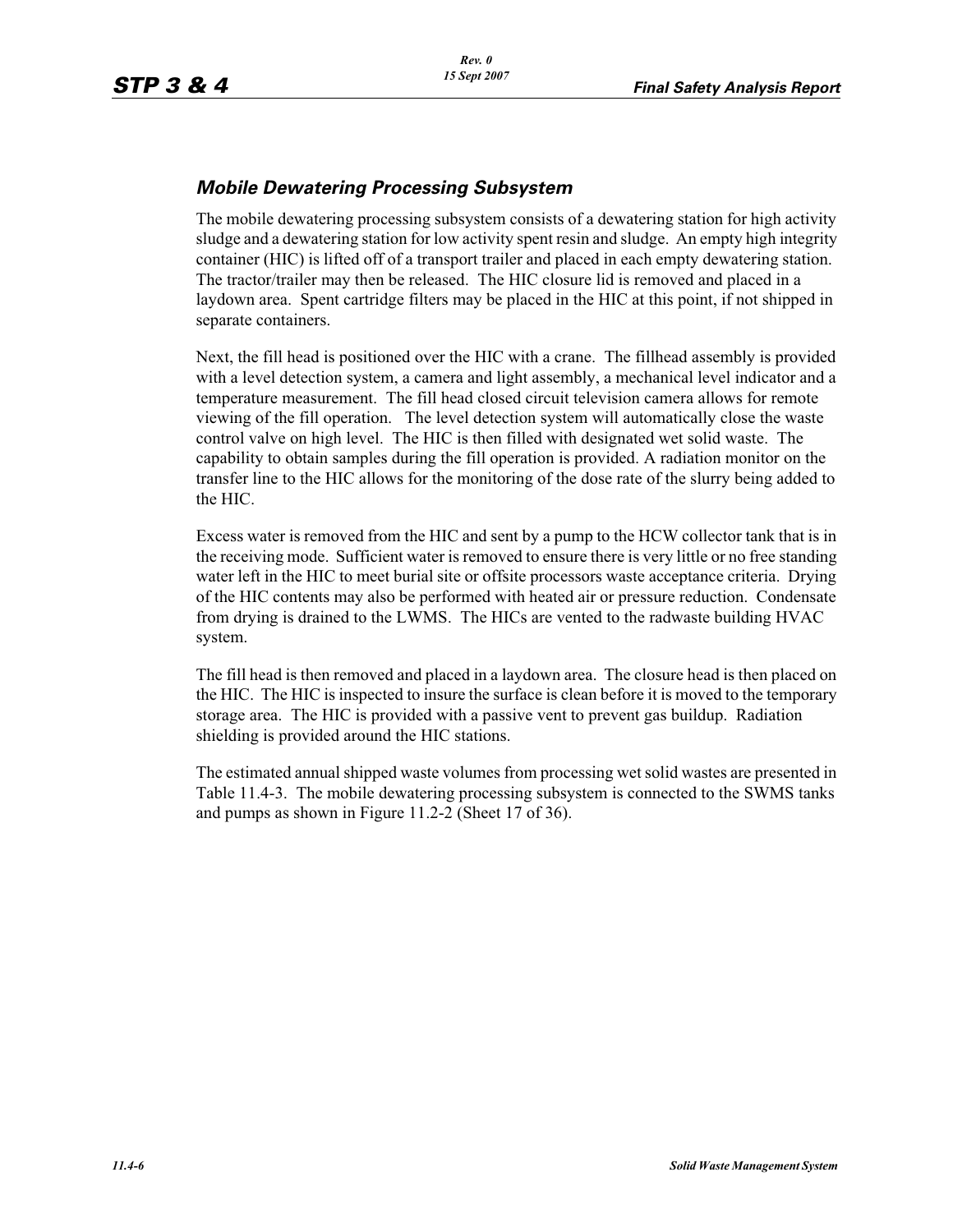## **11.4.2.2.3 Dry Active Waste (DAW)**

Dry solid wastes consist of air filters, miscellaneous paper, rags, etc., from contaminated areas; contaminated clothing, tools, and equipment parts that cannot be effectively decontaminated; and solid laboratory wastes. The off gas system activated carbon is rejuvenated by the off gas system and does not normally generate dry solid waste. Project specific actions will be developed regarding the removal, replacement, and processing of off gas activated carbon in the unlikely event that significant quantity of off gas system activated carbon requires replacement during the life of the plant. The activity of much of the dry solid wastes is low enough to permit handling by contact. These wastes are collected in containers or bags located in appropriate areas throughout the plant, as dictated by the volume of wastes generated during operation and maintenance. The filled containers or bags are sealed and moved to controlledaccess enclosed areas for temporary storage.

Most dry waste is expected to be sufficiently low in activity to permit temporary storage in unshielded, cordoned-off areas. Dry Active Waste (DAW) is sorted and packaged in a suitably sized container that meets DOT requirements for shipment to either an off-site processor or for ultimate disposal. The DAW is normally separated into three categories: non-contaminated wastes (clean), contaminated metal wastes, and the other wastes, i.e., clothing, plastics, HEPA filters, components, etc. Higher dose rate DAW is separated from other DAW to reduce dose during handling and facilitate shipment of shielded containers. Non-contaminated (clean) materials identified during the sorting process are removed for plant reuse or general debris disposal.

In some cases, large pieces of miscellaneous waste are packed into larger boxes. Because of its low activity, this waste can be stored until enough is accumulated to permit economical transportation to an off-site burial ground for final disposal.

The capability exists to bring a shipping container into the radwaste building truck bay. Bagged DAW can be directly loaded into the shipping container for burial or processing in off-site facilities. A weight scale is provided to ensure optimum shipping/disposal weight of the shipping container.

Cartridge filters that are not placed in HICs are placed in suitability-sized containers meeting DOT requirements.

The estimated shipped waste volumes from processing DAWs are presented in Table 11.4-3.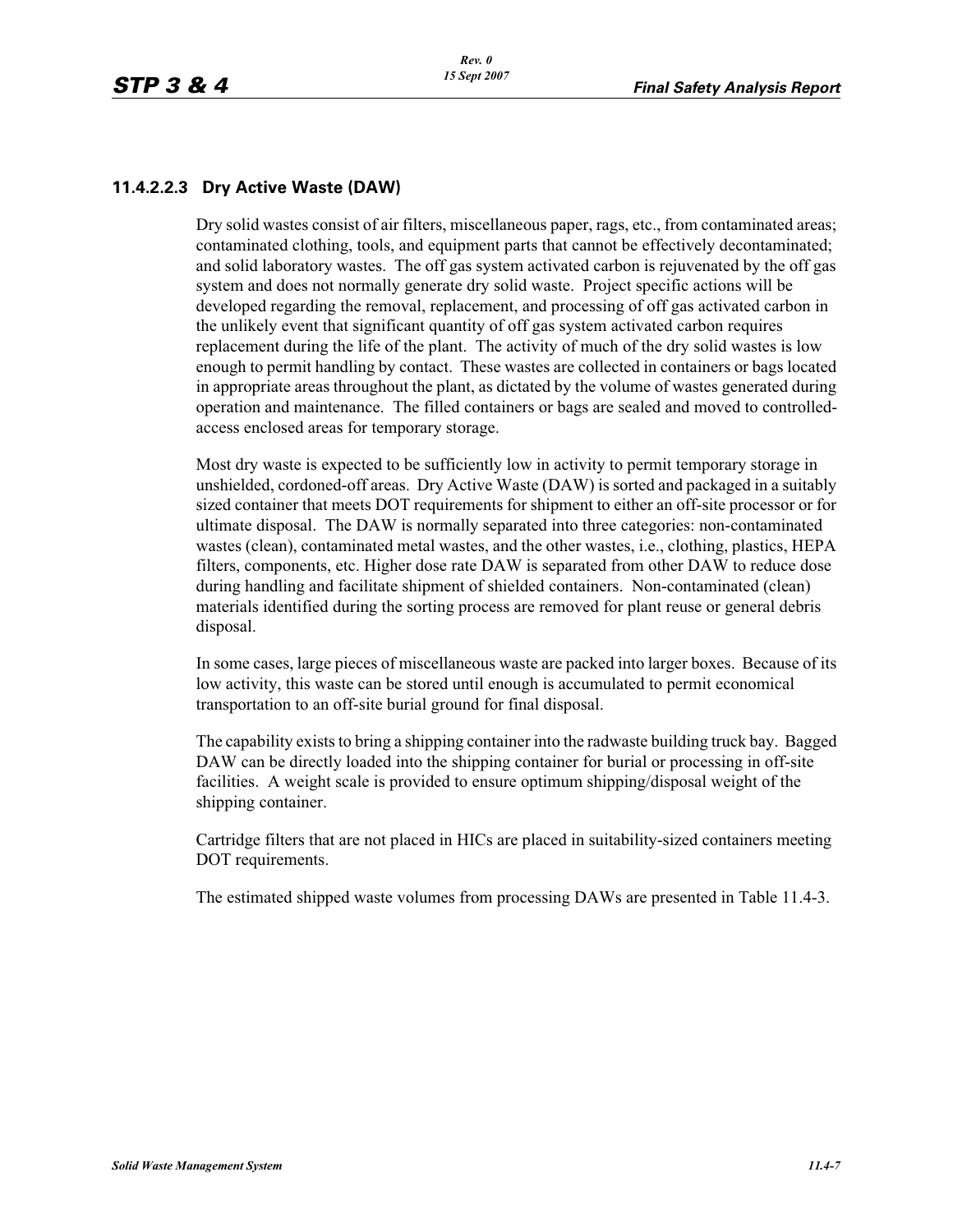## **11.4.2.2.4 Environmental and Exposure Control**

During the operation of the wet waste processing and dewatering equipment, the individual component vent systems assure that dust or contaminated air are not released to the work spaces.

### **11.4.2.2.5 Malfunction Analysis**

The process system is protected from component failure and operator error through a series of safety measures. These safety measures include:

- - Verification that the fillhead assembly is properly covering the container prior to start of filling and dewaterign process
- -High level alarm with automatic waste control valve shutoff
- - Remote viewing of the container during filling and dewatering processes using a camera and light assembly
- **Example 3** Verification of the waste radiation dose rate using a radiation monitor on the transfer line to the container

### **11.4.2.2.6 Shipment**

Waste is classified as A, B, or C and meet the requirements of the waste treatment facility or repository per 10 CFR 61.55 and 61.56. The packaging and shipment of radioactive solid waste for disposal will be in compliance with 10 CFR 20 Appendix G and 49 CFR 173, Subpart I. The expected annual volumes of solid radwaste to be shipped offsite are estimated in Table 11.4-3. Specific container types are determined by STP 3 & 4 operating procedures. For estimating the number of containers and the number of potential shipments, typical industrial containers with useful volumes of 99 cubic feet for class B waste and 174 cubic feet for class A waste were used for the calculation. It is estimated that for six months operation, about 10 containers of class B waste and 80 containers of class A waste are generated. Number of shipments is determined by STP to support plant operations.

## **11.4.3 Plant-Specific Solid Radwaste Information**

- *(1)* STP 3 & 4 do not utilize an incinerator system.
- *(2)* The wet waste solidification process and the spent resin and sludge dewatering process will result in products that comply with 10 CFR 61.56 for STP  $3 \& 4$  as provided in Radioactive Waste Process Control Program (PCP). The PCP utilized by Units 1 & 2 is provided with the COL application and the latest revision will be provided as per the schedule in Table 13.4S-1.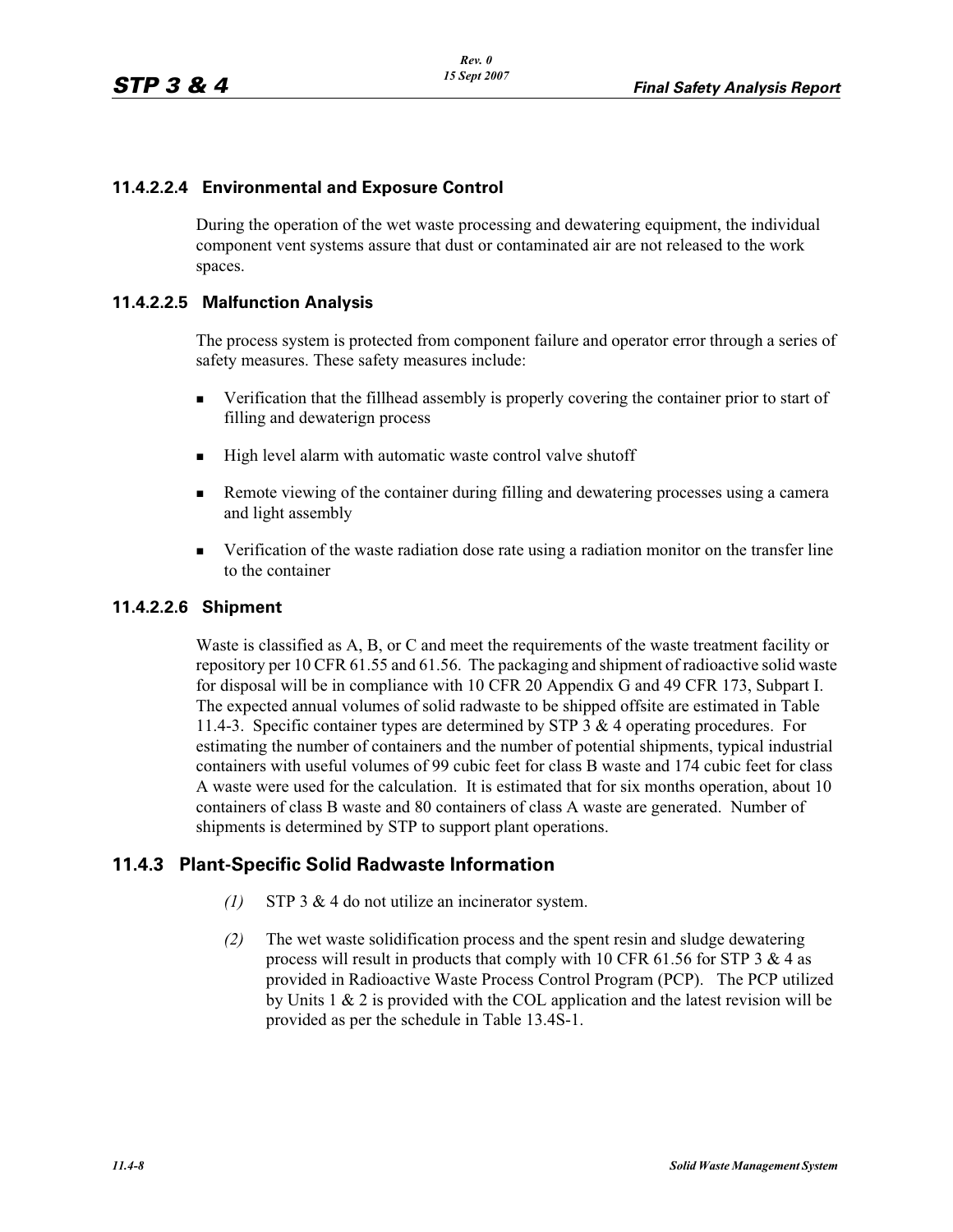- *(3)* Establishment and implementation of a process control program (PCP) for the dewatering processing of the spent resins and filter sludges for STP 3 & 4 is provided in Radioactive Waste Process Control Program (PCP). The PCP utilized by Units 1 & 2 is provided with the COL application and the latest revision will be provided as per the schedule in Table 13.4S-1.
- *(4)* On-site storage space for 6-months volume of packaged waste is provided. Packaged waste includes HICs, shielded filter containers and 55-gallon (200-liter) drums and boxes as necessary. The projected 6-months solid waste containers required to be stored on-site in the radwaste building are summarized in Table 11.4-6. The on-site storage area in the Radwaste Building is located along the left or west wall of the truck bay area shown in Figure 1.2-23c. Moveable shielding is used to shield the high activity containers located in the on-site storage area.
- *(5)* Radioactive waste shipping packages meet the requirements in 10 CFR 71 for STP 3  $& 4$  as provided in the plant radiation protection program as described in Section 12.5.3.
- *(6)* Based on the as-built design, set points for the liquid discharge radiation monitor are established in Section 11.5.

## **11.4.4 Mixed Waste Processing**

STP 3  $\&$  4 is not expected to generate any mixed waste. The mixed waste volumes generated and shipped, if any, are anticipated to be less than or equal to the volumes provided in Table 11.4-3. If mixed waste is generated, it will be collected primarily in 55-gallon collection drums and sent offsite to an appropriately permitted vendor processor. However, should circumstances dictate the storage or disposal of larger quantities of mixed waste, other approved containers, such as HICs, or use of multiple approved containers can be used. Storage and disposal of mixed waste will be in accordance with the facility's NRC license, DOT transportation regulations, EPA mixed waste regulations, state and local regulations and associated permits.

## **11.4.5** *Detailed System Component Description*

The major components of the SWMS are as follows:

#### **11.4.5.1 Pumps**

Typically two types of pumps are utilized in the SWMS.

The SWMS process pumps are usually centrifugal pumps constructed of materials suitable for the intended service. Air-operated diaphragm type pumps are generally utilized in dewatering stations.

Pump codes for the SWMS are per RG 1.143 guidance as shown in Table 11.2-1.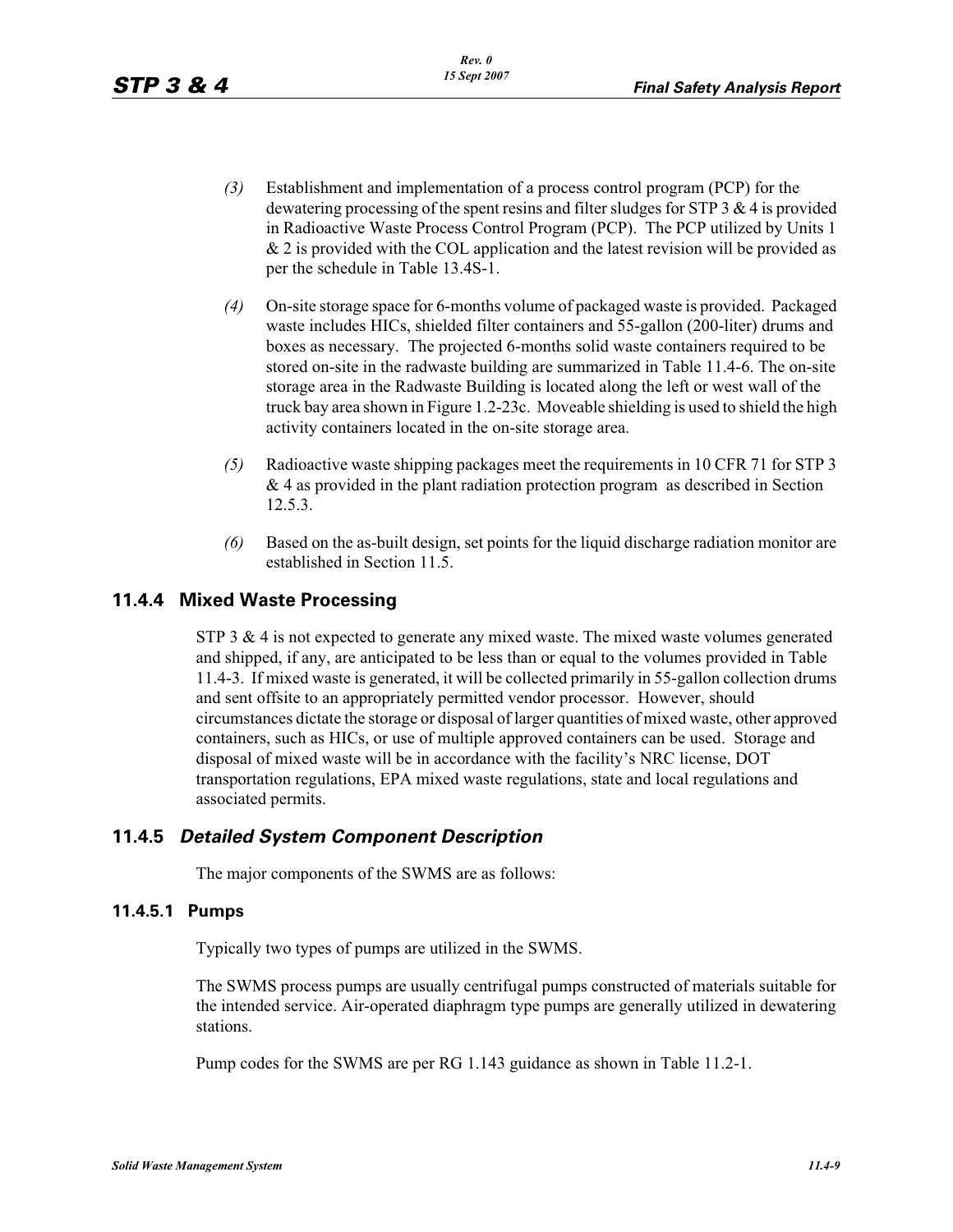#### **11.4.5.2 Tanks**

Tanks are sized to accommodate a sufficient volume of waste sludges or spent resin to fill a HIC. The SWMS tanks are sized for normal plant waste volumes with sufficient excess capacity to accommodate equipment downtime and expected maximum volumes that may occur. Each phase separator is capable of accommodating at least 60 days of waste generation at normal generation rates of powdered resins from the CUW system, FPC System, and the Suppression Pool Cleanup System. Each spent resin storage tank is capable of accommodating at least 30 days of waste generation at normal generation rates of spent resins from the Condensate Polishing System and the LWMS. The LW backwash receiving tank is capable of accommodating at least 30 days of waste generation at normal generation rates of slurries (filter backwashing and reverse osmosis reject) from the LWMS. Table 11.4-5 includes the holdup times for the phase separators, LW backwash receiving tank and the spent resin storage tanks. The tanks are constructed of stainless steel to provide a low corrosion rate during normal operation. They are provided with mixing eductors and/or air spargers. The capability exists to sample all SWMS tanks. All SWMS tanks are vented through a filtration unit and the exhausted air is eventually discharged via the radwaste building HVAC system into the plant vent.

Each collection tank compartment is designed to contain the maximum liquid inventory in the event that the tank ruptures. Each collection tank compartment is steel-lined up to a height equivalent to the tank capacity in the room as described in Section 15.7.3.1.

The vent and overflow nozzles of the spent resin tank are equipped with fine mesh screens to minimize spread of particulate contamination to the radwaste tank vent system.

Tank codes for the SWMS are per RG 1.143 guidance as shown in Table 11.2-1.

#### **11.4.5.3 Piping**

Piping used for hydraulic transport of slurries such as ion exchange resins, filter backwash (sludge), and waste tank sludge are specifically designed to assure trouble-free operation. Pipe flow velocities are sufficient to maintain a flow regime appropriate to the slurry being transported (ion exchange resins, filter backwash, or tank sludge). An adequate water/solids ratio is maintained throughout the transfer. Slurry piping is provided with manual and automatic flushing with a sufficient water volume to flush the pipe clean after each use, i.e., at least two pipe volumes.

Piping codes for the SWMS are per RG 1.143 guidance as shown in Table 11.2-1.

#### **11.4.5.4 Venting**

Exhaust ventilation is described in Section 9.4.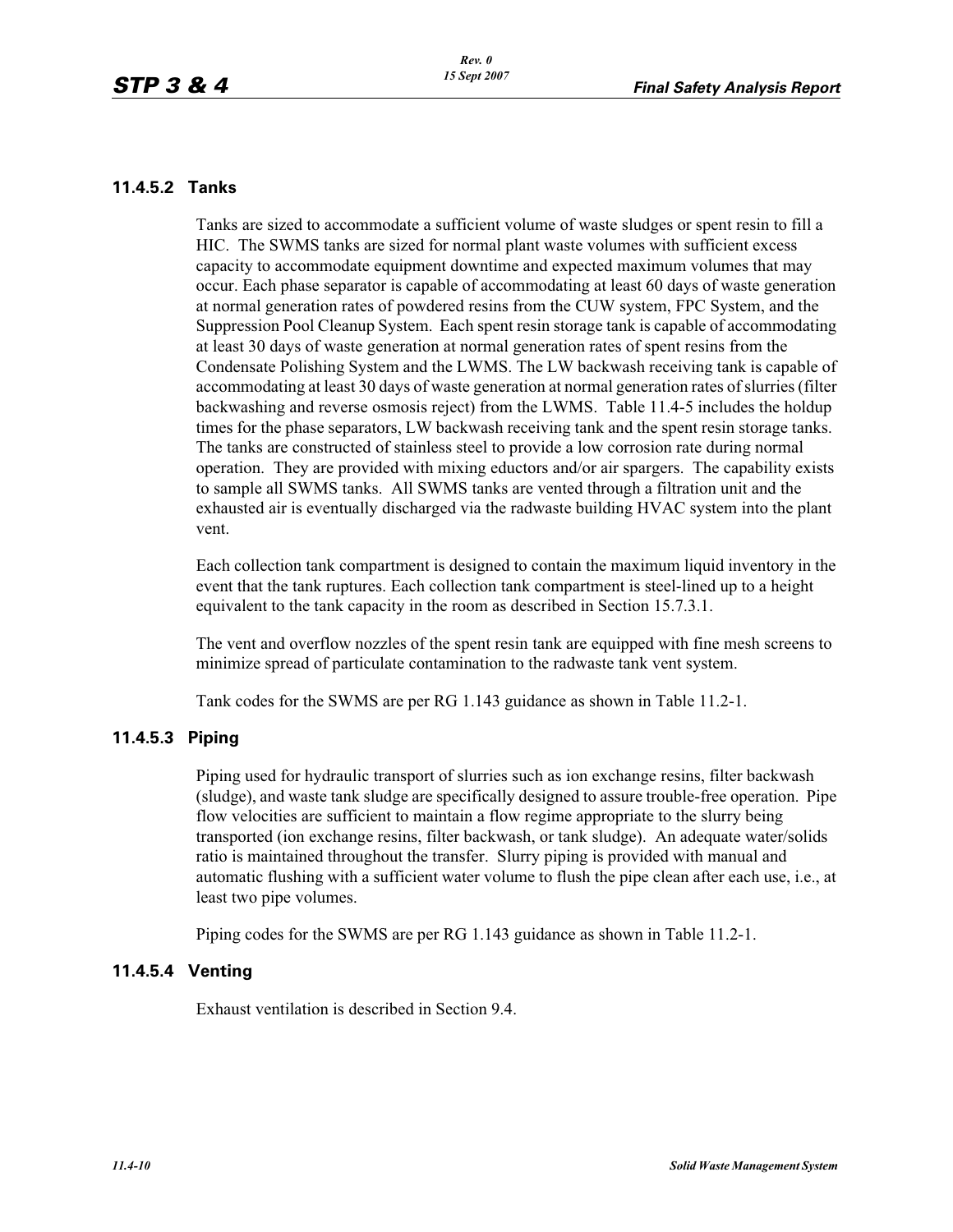### **11.4.5.5 Mobile Dewatering Processing Subsystem**

The radwaste treatment systems include modular mobile system skids that are designed to be readily replaced during the life of the plant. In-plant supply and return connections from permanently installed equipment to the mobile system are provided to ensure operational flexibility.

The mobile subsystem consists of equipment modules, with subcomponents, piping and instrumentation and controls necessary to operate the subsystem. Components are in module(s) designed for installation and replacement due to component failure and/or technology upgrade. The modules include shielding required between the radiation sources of the modules and access and service areas in the radwaste building. The modules are permanently installed in the radwaste building.

The SWMS mobile dewatering processing system is located in the Liquid Waste Treatment System bay area of the radwaste building to allow truck access and mobile system skid loading and unloading. Modular shield walls are provided in the RW to allow shield walls to be constructed, as necessary, to minimize exposure to personnel during operation and routine maintenance. Solid radwaste processing is performed using mobile dewatering processing subsystem.

The mobile dewatering processing subsystem is comprised of dewatering fillhead assembly, dewatering pump skid, waste control valve, control console and dewatering container. The fillhead assembly is provided with a level detection system, a camera and light assembly, a mechanical level indicator and a temperature measurement. The dewatering containers include both HICs and carbon steel liners. The containers internal design includes elaborate filtration arrays, for dewatering the varying resin and filtration media. The mobile dewatering processing equipment is anticipated to be modernized as more effective technologies are discovered and proved throughout the life of plant operation. To effect this modernization, the various systems, structures and components associated with the mobile dewatering processing system may be grouped or associated on or in skids or assemblies, including ancillary equipment such as instrumentation, electrical components, mounting connections. The mobile dewatering processing subsystem is connected to the SWMS tanks and pumps as shown in Figure 11.2-2.

Solid waste system permanent equipment (tanks and pumps) is described throughout Section 11.4. Liquid waste processing is described in Section 11.2. Ventilation is described in Section 9.4. The radwaste building structure is described in Section 3.8. Instrumentation requirements are described in Section 11.4.5.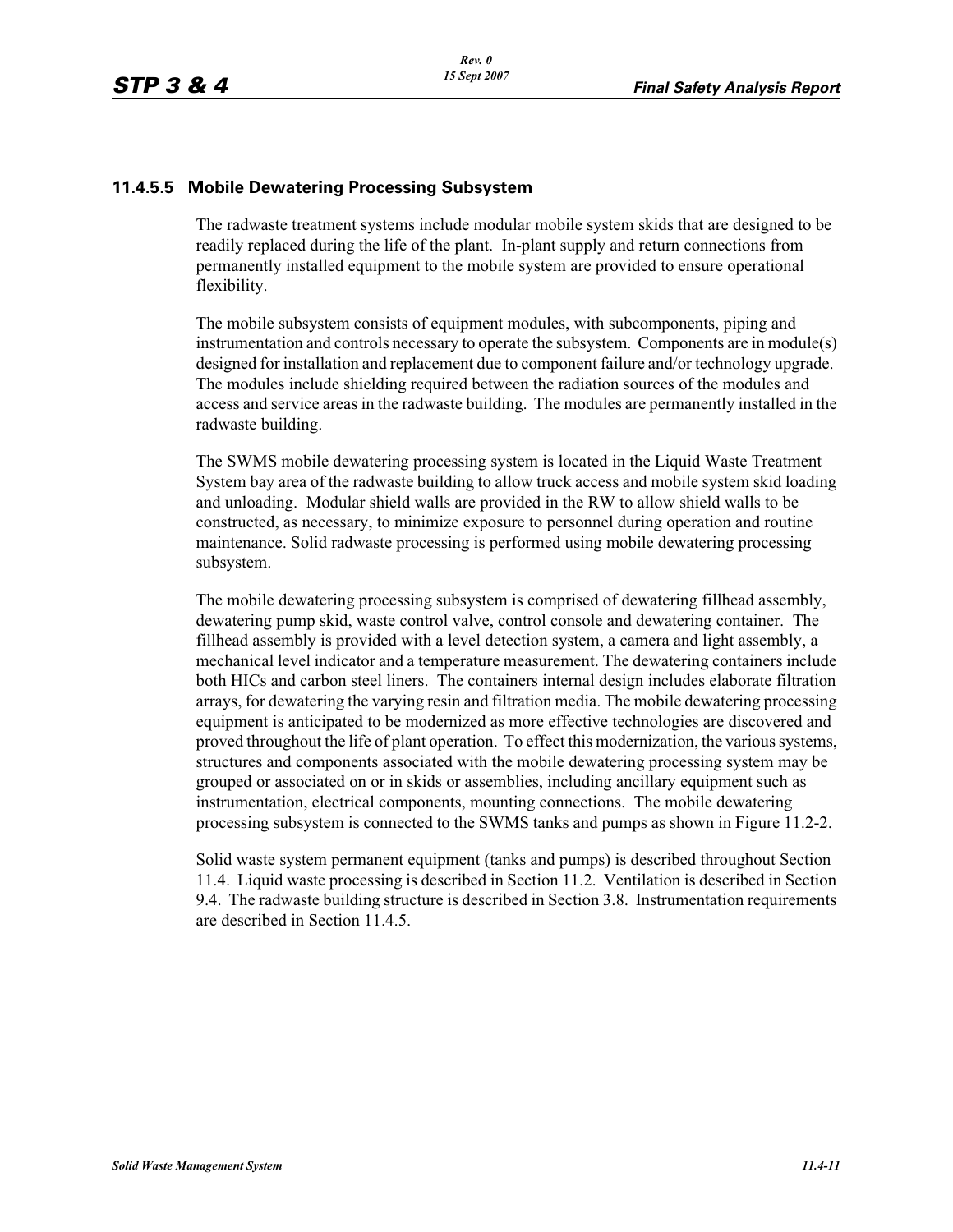## **11.4.6 Testing and Inspection Requirements**

The SWMS is tested during the preoperational test program as discussed in 14.2.12.1.75. The SWMS equipment will be performance tested to demonstrate conformance with design process capabilities. An integrity test is performed on the system upon completion.

Provisions are made for periodic inspection of major components to ensure capability and integrity of the systems. Display devices are provided to indicate parameters (such as process radiation levels) required in routine testing and inspection.

## **11.4.7 Instrumentation Requirements**

The SWMS is operated and monitored from the radwaste control room or local operating stations within the facility. Major system parameters, i.e., tank levels, process flow rates, etc., are indicated and alarmed to provide operational information and performance assessment. Priority system alarms (such as process radiation levels) are repeated in the main control room. Instruments, including back flushing provisions, are located in low radiation areas when possible, as described in Section 12.3. These back flushing provisions are designed with the guidance of IE Bulletin 80-10.

Requirements for sampling are set forth in Subsection 9.3.2.

### **11.4.8 References**

11.4-1 ANSI 55.1 –July 28, 1992, American National Standard for Solid Radioactive Waste Processing System for Light Water Reactor Plants.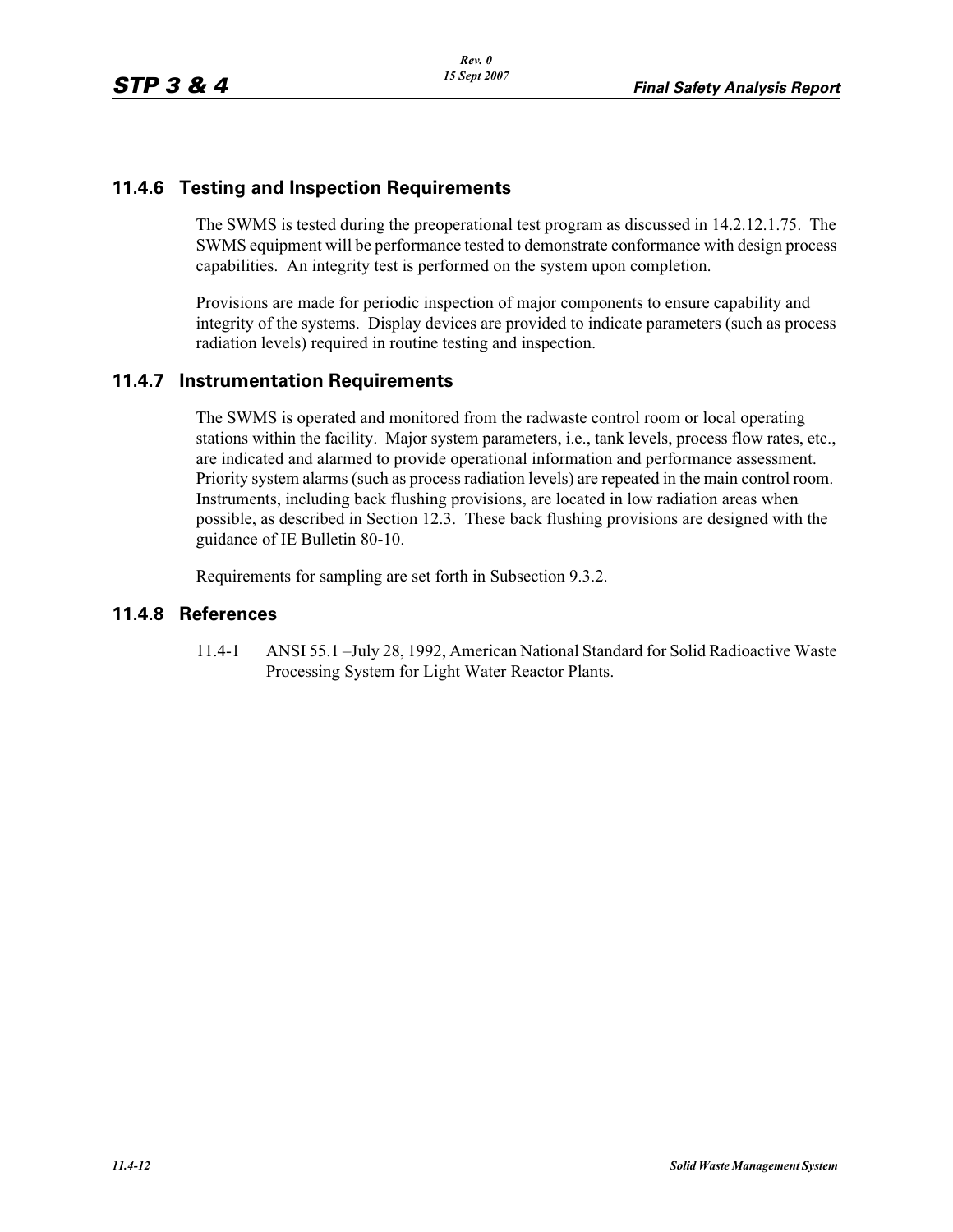|                                                                                                                                                                                                                                                    | <b>viaste and lank Capacities</b>                                                                                                                                                                                      |                                                                                                                                      |  |  |  |  |
|----------------------------------------------------------------------------------------------------------------------------------------------------------------------------------------------------------------------------------------------------|------------------------------------------------------------------------------------------------------------------------------------------------------------------------------------------------------------------------|--------------------------------------------------------------------------------------------------------------------------------------|--|--|--|--|
| <b>Wet Waste Source</b>                                                                                                                                                                                                                            | Volume Generated (m <sup>3</sup> /yr)                                                                                                                                                                                  | <b>Typical Waste Classification</b>                                                                                                  |  |  |  |  |
| CUW F/D sludge <sup>(a)</sup>                                                                                                                                                                                                                      | 4.7                                                                                                                                                                                                                    | B                                                                                                                                    |  |  |  |  |
| FPC F/C sludge <sup>(a)</sup>                                                                                                                                                                                                                      | 1.8                                                                                                                                                                                                                    | B                                                                                                                                    |  |  |  |  |
| Condensate Filter sludge(a)                                                                                                                                                                                                                        | 4.6                                                                                                                                                                                                                    | A                                                                                                                                    |  |  |  |  |
| LCW Filter B sludge <sup>(b)</sup>                                                                                                                                                                                                                 | 0.6                                                                                                                                                                                                                    | A                                                                                                                                    |  |  |  |  |
| HCW Filter B sludge <sup>(b)</sup>                                                                                                                                                                                                                 | 2.4                                                                                                                                                                                                                    | A                                                                                                                                    |  |  |  |  |
| HCW Filter A sludge <sup>(e)</sup>                                                                                                                                                                                                                 | 1.4                                                                                                                                                                                                                    | A                                                                                                                                    |  |  |  |  |
| HCW Reverse Osmosis Unit Reject <sup>(b)</sup>                                                                                                                                                                                                     | 73.0                                                                                                                                                                                                                   | A                                                                                                                                    |  |  |  |  |
| Condensate Demineralizer resin <sup>(c)</sup>                                                                                                                                                                                                      | 18.0                                                                                                                                                                                                                   | A                                                                                                                                    |  |  |  |  |
| LCW Demineralizer resin <sup>(d)</sup>                                                                                                                                                                                                             | 1.8                                                                                                                                                                                                                    | A                                                                                                                                    |  |  |  |  |
| HCW Demineralizer resin <sup>(d)</sup>                                                                                                                                                                                                             | 1.8                                                                                                                                                                                                                    | A                                                                                                                                    |  |  |  |  |
| The first three items in the table above are stored in either of two CUW phase separators which have a capacity of 100 $m3$<br>(a)<br>each. During a normal period these three wastes are generated at a rate of about 2m <sup>3</sup> in 60 days. |                                                                                                                                                                                                                        |                                                                                                                                      |  |  |  |  |
| (b)                                                                                                                                                                                                                                                | The LCW and HCW sludge (including RO reject) are stored in the LW backwash receiving tank. The LW backwash<br>receiving tank has a capacity of 50 $m3$ . During a normal period about 10 $m3$ is generated in 30 days. |                                                                                                                                      |  |  |  |  |
| (c)                                                                                                                                                                                                                                                | During a normal period spent resin is generated at a rate of about 2m <sup>3</sup> in 30 days.                                                                                                                         | The condensate demineralizer resin is stored in one of the two spent resin storage tanks, each has a capacity of 50 m <sup>3</sup> . |  |  |  |  |

## **Table 11.4-1 Expected Waste Volume Generated Annually by Each "Wet" Solid Waste and Tank Capacities**

(d) The LCW and HCW demineralizers resin is stored in the one of the two spent resin storage tanks, each has a capacity of 50 m<sup>3</sup>. During a normal period spent resin is generated at a rate of about  $4m<sup>3</sup>$  every 365 days.

(e) The HCW Filter A sludge of 1.4  $m^3$  is generated every 365 days and collected in a container.

Thus, the storage requirements in BTP ETSB 11.3, Part B.III.1 are met.

## **Table 11.4-2 Estimate of Expected Annual "Dry" Solid Wastes**

| Dry Waste Source    | Volume Generated(m <sup>3</sup> /yr) |  |
|---------------------|--------------------------------------|--|
| l Combustible waste | 225                                  |  |
| Compactible waste   | 38                                   |  |
| <b>Other waste</b>  | 100                                  |  |

## **Table 11.4-3 Estimated Shipped Solid Waste Volumes**

| <b>Waste Type</b>                        | <b>Shipped Volume</b><br>$(m^3/yr)$ |
|------------------------------------------|-------------------------------------|
| <b>Combustible Waste</b>                 | 225                                 |
| Compactable Waste                        | 38                                  |
| Resins and Sludges                       | 110                                 |
| <b>Other Waste</b><br><b>Mixed Waste</b> | 100<br>0.5                          |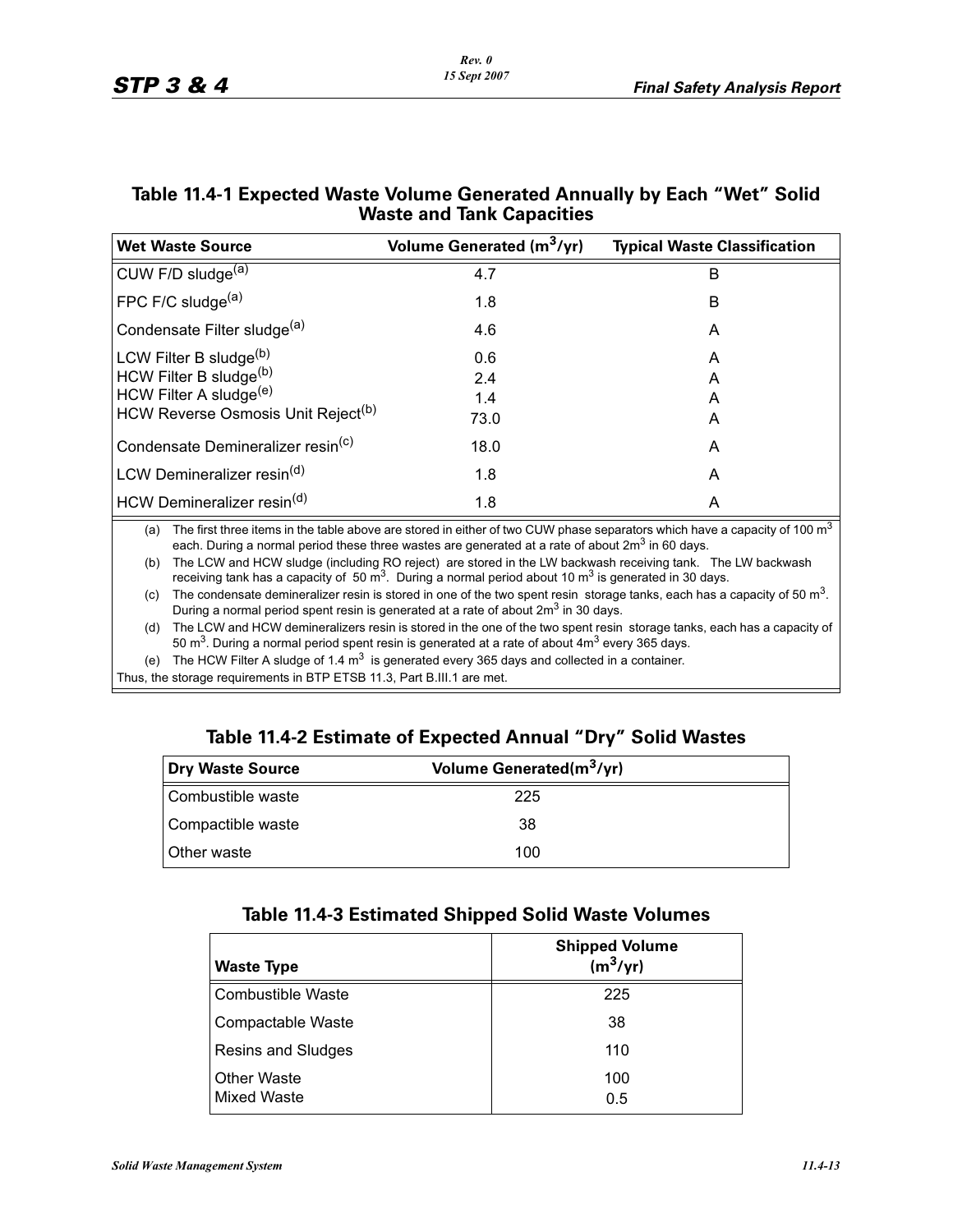| 5<br>í<br>Ç |
|-------------|
| ă<br>Í      |
| `omonomo'   |
| stem r      |
| í<br>ó      |
| į<br>ここり    |
| .<br>ວ      |
|             |

|                                |                    | Table 11            | 4-4 Solid Waste System Component Data Summary. |                                                     |                                           |                               |                                                          |                                  |          |
|--------------------------------|--------------------|---------------------|------------------------------------------------|-----------------------------------------------------|-------------------------------------------|-------------------------------|----------------------------------------------------------|----------------------------------|----------|
| Component                      | Quantity           | <b>Standards</b>    | Type                                           | $\text{tank}$ $\text{(m}^3)$<br>Internal<br>Vol per | Pressure<br>$\frac{kg/cm^2}{2}$<br>Design | Design<br>Temp<br>(၁ <u>၀</u> | Operating<br>Pressure<br>(kg/cm <sup>2</sup> )<br>Normal | Temp (°C)<br>Operating<br>Normal | Material |
| Tanks                          |                    |                     |                                                |                                                     |                                           |                               |                                                          |                                  |          |
| CUW Backwash<br>Receiving Tank |                    | API-620<br>API-650, | Cylindrical<br>Vertical                        | $\frac{8}{2}$                                       | atm                                       | 80                            | atm                                                      | 89                               | လ္တ      |
| Receiving Tank<br>CF Backwash  |                    | API-620<br>API-650  | Cylindrical,<br>Vertical                       | 60                                                  | atm                                       | 80                            | atm                                                      | 66                               | ပ္ပ      |
| Receiving Tank<br>LW Backwash  |                    | API-620<br>API-650  | Cylindrical,<br>Vertical                       | 50                                                  | atm                                       | 80                            | atm                                                      | 89                               | လွ       |
| Storage Tank<br>Spent Resin    | $\scriptstyle\sim$ | API-650/API-620     | Cylindrical,<br>Vertical                       | 50                                                  | atm                                       | 80                            | atm                                                      | 89                               | SS       |
| Phase Separator                | $\mathbf{\sim}$    | API-650/API-620     | Cylindrical,<br>Vertical                       | $\overline{00}$                                     | atm                                       | 80                            | atm                                                      | 89                               | SS       |
|                                |                    |                     |                                                |                                                     |                                           |                               |                                                          |                                  |          |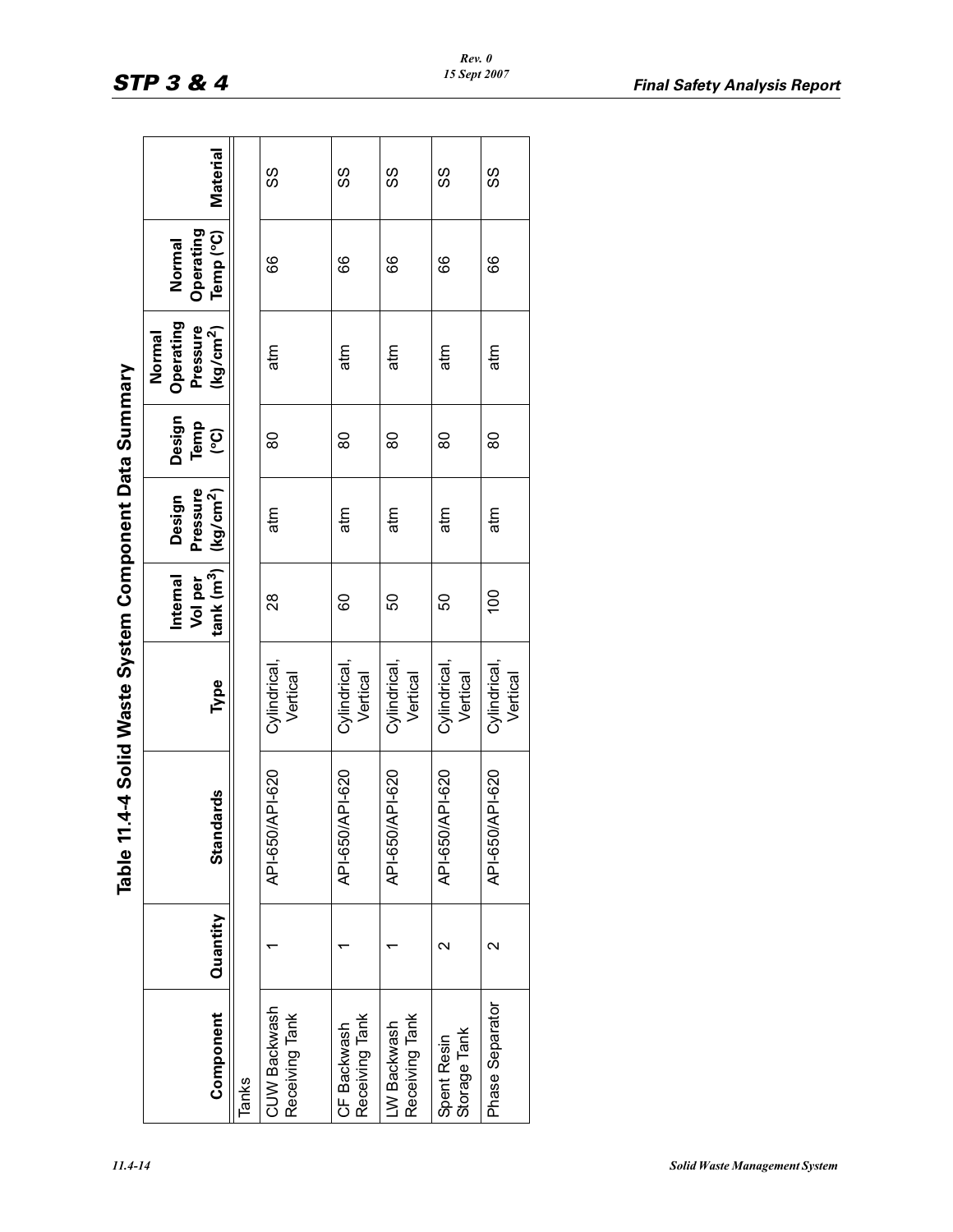|                                                    | Material                                                 | SS                                                                           | SS                                                                           | SS                                                                           | SS                                                                           | SS                                                                           | SS                                                                           | SS                                                                           |
|----------------------------------------------------|----------------------------------------------------------|------------------------------------------------------------------------------|------------------------------------------------------------------------------|------------------------------------------------------------------------------|------------------------------------------------------------------------------|------------------------------------------------------------------------------|------------------------------------------------------------------------------|------------------------------------------------------------------------------|
|                                                    | Operating<br>Temp <sup>(°C)</sup><br>Normal              | 66                                                                           | 89                                                                           | 89                                                                           | 66                                                                           | 89                                                                           | 89                                                                           | 89                                                                           |
|                                                    | Operating<br>Pressure<br>(kg/cm <sup>2</sup> )<br>Normal | 01                                                                           | $\overline{0}$                                                               | $\overline{C}$                                                               | $\overline{0}$                                                               | $\overline{0}$                                                               | $\overline{0}$                                                               | $\overline{C}$                                                               |
|                                                    | Design<br>Temp<br>(၁၀)                                   | $\overline{08}$                                                              | 80                                                                           | 80                                                                           | 80                                                                           | 80                                                                           | 80                                                                           | 80                                                                           |
|                                                    | Pressure<br>(kg/cm <sup>2</sup> )<br>Design              | 0Z                                                                           | $\overline{c}$                                                               | $\overline{c}$                                                               | $\overline{20}$                                                              | $\Omega$                                                                     | 20                                                                           | $\overline{c}$                                                               |
|                                                    | Flow per<br>(m <sup>3</sup> /hr)<br>Design<br>unit       | 120                                                                          | 120                                                                          | 120                                                                          | $\overline{0}$                                                               | 200                                                                          | $\frac{1}{2}$                                                                | 100                                                                          |
| id Waste System Component Data Summary (continued) | Type                                                     | Mechanical Seal<br>Centrifugal                                               | Mechanical Seal<br>Centrifugal/                                              | Mechanical Seal<br>Centrifugal/                                              | Mechanical Seal<br>Centrifugal/                                              | Mechanical Seal<br>Centrifugal/                                              | Mechanical Seal<br>Centrifugal/                                              | Mechanical Seal<br>Centrifugal/                                              |
| Table 11.4-4 Sol                                   | <b>Standards</b>                                         | API-675; ASME Code<br>Section VIII, Div. 1 or<br>API-610; API-674;<br>Div. 2 | API-675; ASME Code<br>Section VIII, Div. 1 or<br>API-610; API-674;<br>Div. 2 | API-675; ASME Code<br>Section VIII, Div. 1 or<br>API-610; API-674;<br>Div. 2 | API-675; ASME Code<br>Section VIII, Div. 1 or<br>API-610; API-674;<br>Div. 2 | API-675; ASME Code<br>Section VIII, Div. 1 or<br>API-610; API-674;<br>Div. 2 | API-675; ASME Code<br>Section VIII, Div. 1 or<br>API-610; API-674;<br>Div. 2 | API-675; ASME Code<br>Section VIII, Div. 1 or<br>API-610; API-674;<br>Div. 2 |
|                                                    | Quantity                                                 | $\mathbf{\Omega}$                                                            | $\mathbf{\Omega}$                                                            | $\mathbf{\Omega}$                                                            | $\mathbf{\Omega}$                                                            | $\sim$                                                                       | $\mathbf{\Omega}$                                                            | $\mathbf{\Omega}$                                                            |
|                                                    | Pumps                                                    | CUW Backwash<br>Transfer Pump                                                | Transfer Pump<br>CF Backwash                                                 | Transfer Pump<br>LW Backwash                                                 | Phase Separator<br>Decant Pump                                               | Phase Separator<br>Transfer Pump<br>Recirculation/<br>Slurry                 | Decant Pump<br>Spent Resin                                                   | Transfer Pump<br>Recirculation/<br>Spent Resin<br>Slurry                     |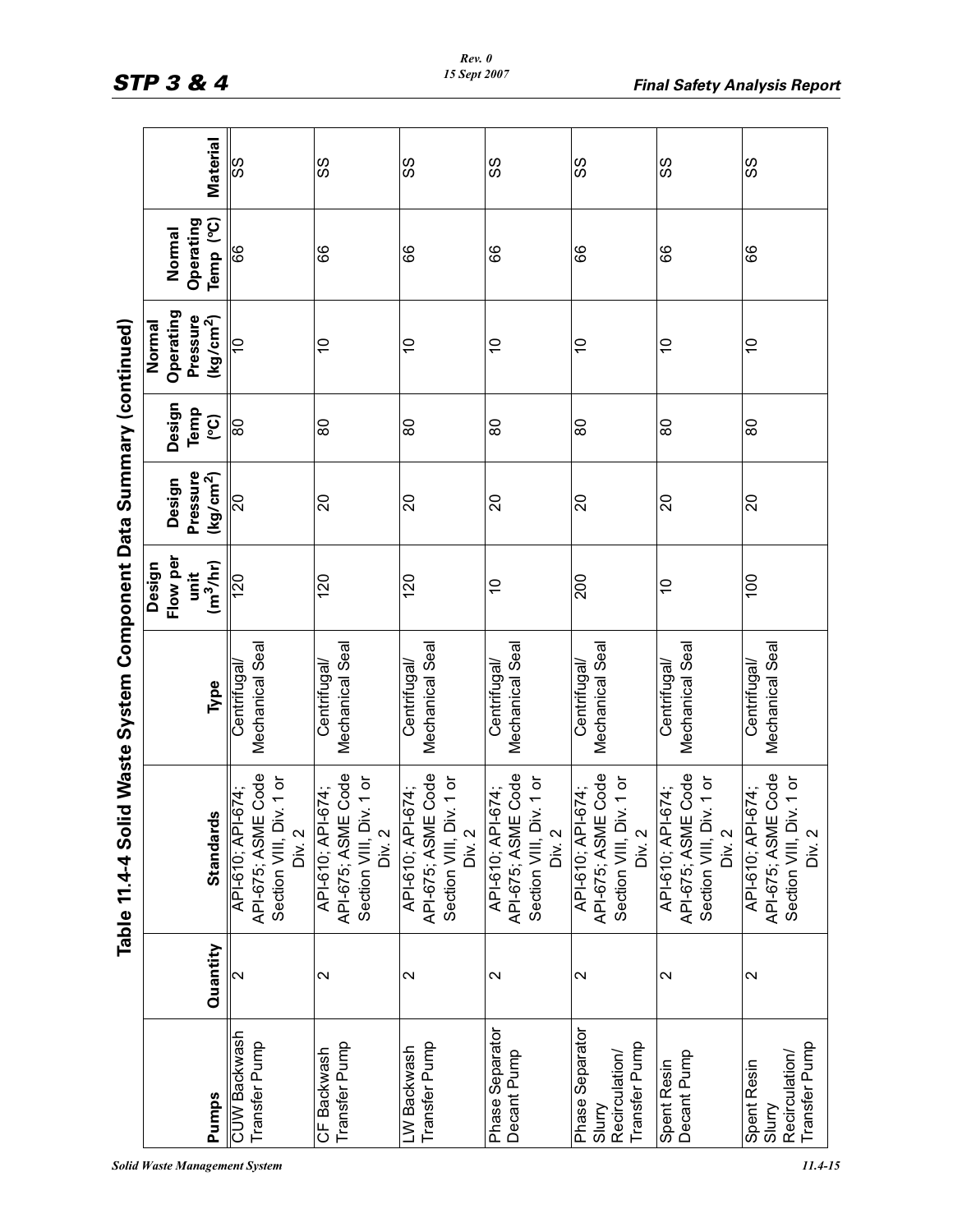|                                                 | Table 11.4-4 Solid                            |      | Waste System Component Data Summary (continued) |                                             |                     |                                                                 |                                         |                       |
|-------------------------------------------------|-----------------------------------------------|------|-------------------------------------------------|---------------------------------------------|---------------------|-----------------------------------------------------------------|-----------------------------------------|-----------------------|
| Component Quantity                              | <b>Standards</b>                              | Type | unit $(m^3/hr)$<br>Flow per<br>Design           | (kg/cm <sup>2</sup> )<br>Pressure<br>Design | Temp (°C)<br>Design | <b>Operating</b><br>Pressure<br>(kg/cm <sup>2</sup> )<br>Normal | Temp (°C)<br><b>Operating</b><br>Normal | <b>Material</b>       |
| Mobile Dewatering Processing Subsystem          |                                               |      |                                                 |                                             |                     |                                                                 |                                         |                       |
| Dewatering<br>Subsystem<br>Processing<br>Mobile | (as applicable to<br>components)<br>RG 1.1.43 | ≸    | ≸                                               | ≨                                           | ≸                   | ≸                                                               | ⋚                                       | component<br>Based on |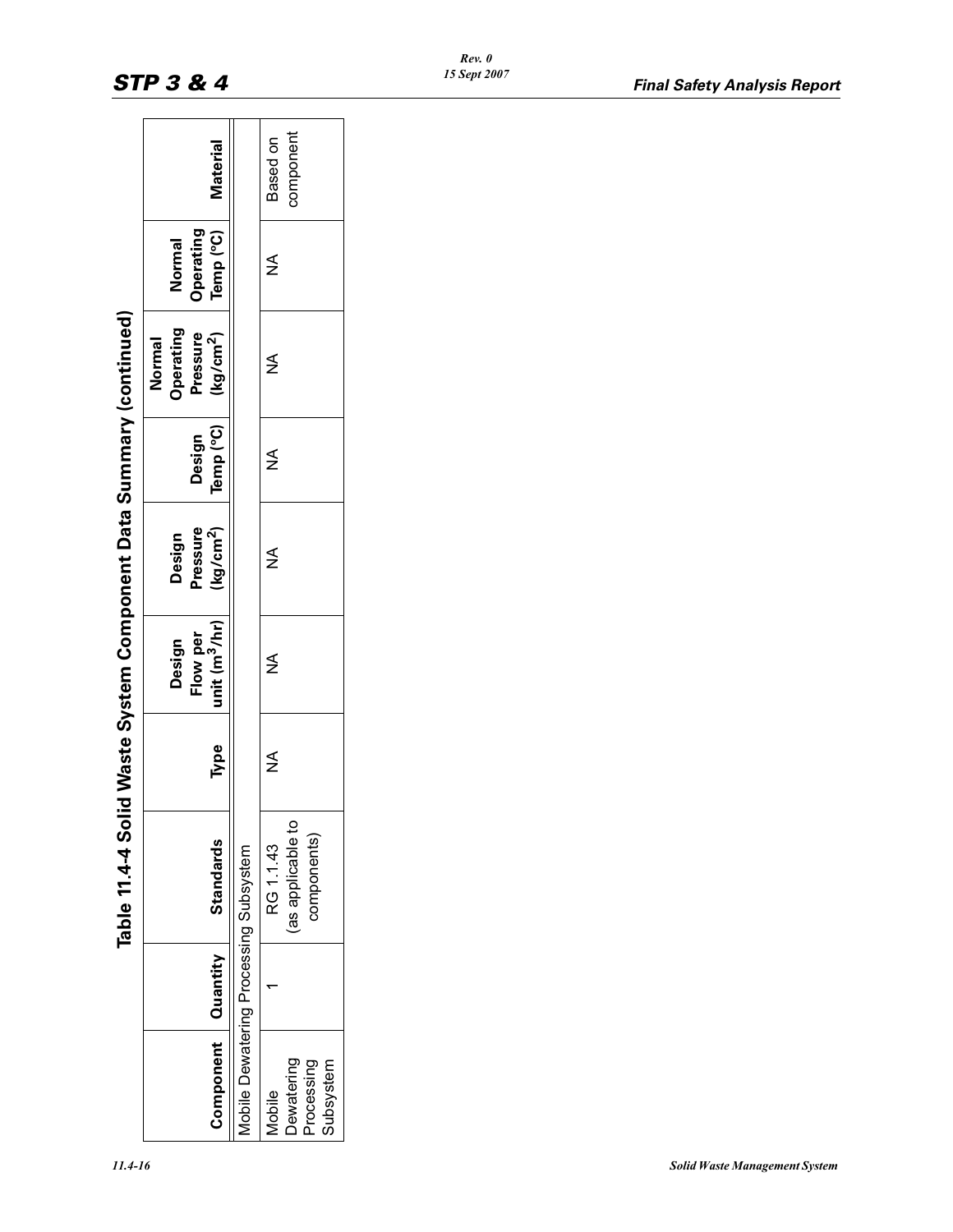| $\overline{\phantom{a}}$<br>J |
|-------------------------------|
| I                             |
|                               |
|                               |
| $\overline{\phantom{a}}$      |
|                               |
|                               |
|                               |
|                               |
| i                             |

|                                                                                                                                                                                                                                                                     |                                    |                                      |                                   |                                                      |                                                                                | Table 11.4-5 Capability of Solid Radwaste Subsystems to Process Expected Wastes |                                                                |                                                                                        |                                                          |                                  |
|---------------------------------------------------------------------------------------------------------------------------------------------------------------------------------------------------------------------------------------------------------------------|------------------------------------|--------------------------------------|-----------------------------------|------------------------------------------------------|--------------------------------------------------------------------------------|---------------------------------------------------------------------------------|----------------------------------------------------------------|----------------------------------------------------------------------------------------|----------------------------------------------------------|----------------------------------|
| Wet Waste Source                                                                                                                                                                                                                                                    | Generate<br>$d (m^3/yr)$<br>Volume | Frequenc<br>y (days)<br><b>Batch</b> | Volum<br><b>Batch</b><br>$e(m^3)$ | <b>Mixture</b><br>Transfer<br>Factor<br><b>Batch</b> | <b>Transfer</b><br>Volume<br><b>Batch</b><br><b>Total</b><br>(m <sup>3</sup> ) | Designated<br><b>Storage</b><br>Unit(s)                                         | Capacity<br><b>Storage</b><br><b>Jnit</b><br>(m <sup>3</sup> ) | Storage Unit<br>Designated<br>Volume per<br>Combined<br><b>Batch</b><br>$\binom{3}{2}$ | Number<br>Storage-<br><b>Batches</b><br>Unit<br>per<br>৳ | $(days)^{(c)}$<br>Holdup<br>Time |
| CUW F/D sludge<br>FPC F/C sludge                                                                                                                                                                                                                                    | $1.8^{(a)}$<br>4.7 <sup>(a)</sup>  | 60 <sup>(a)</sup><br>$60^{(a)}$      | 0.30<br>0.77                      | 8.0<br>8.0                                           | 6.18<br>2.37                                                                   | Separator A<br>Phase                                                            | 100                                                            | 8.55                                                                                   | 11.7                                                     | 702                              |
| Condensate Filter<br>sludge                                                                                                                                                                                                                                         | 4.6 <sup>(a)</sup>                 | 60 <sup>(a)</sup>                    | 0.76                              | 5.0                                                  | 3.78                                                                           | Separator B<br>Phase                                                            | 100                                                            | 3.78                                                                                   | 26.4                                                     | 1587                             |
| LCW Filter B sludge                                                                                                                                                                                                                                                 | $0.\overline{6}$                   | 30                                   | 0.05                              | 5.0                                                  | 0.25                                                                           | LW Backwash                                                                     | 50                                                             | 13.23                                                                                  | 3.8                                                      | 113                              |
| <b>HCW Filter B sludge</b>                                                                                                                                                                                                                                          | 2.4                                | 30                                   | 0.20                              | 5.0                                                  | 0.99                                                                           | Receiving Tank                                                                  |                                                                |                                                                                        |                                                          |                                  |
| Osmosis Unit Reject<br><b>HCW Reverse</b>                                                                                                                                                                                                                           | 73.0                               | 30                                   | 6.00                              | 2.0                                                  | 12.00                                                                          |                                                                                 |                                                                |                                                                                        |                                                          |                                  |
| HCW Filter A sludge<br>(charcoal) <sup>(b)</sup>                                                                                                                                                                                                                    | $1\overline{4}$                    | 365                                  | 1.40                              | $\frac{0}{8}$                                        | 11.20                                                                          | Storage Tank B<br>Spent Resin                                                   | 50                                                             | 40.00                                                                                  | $\frac{3}{1}$                                            | 456                              |
| LCW Demineralizer<br>resin                                                                                                                                                                                                                                          | $\frac{8}{1}$                      | 365                                  | 1.80                              | $\frac{0}{8}$                                        | 14.40                                                                          |                                                                                 |                                                                |                                                                                        |                                                          |                                  |
| <b>HCW Demineralizer</b><br>resin                                                                                                                                                                                                                                   | $\frac{8}{1}$                      | 365                                  | 1.80                              | $\frac{8}{6}$                                        | 14.40                                                                          |                                                                                 |                                                                |                                                                                        |                                                          |                                  |
| Demineralizer resin<br>Condensate                                                                                                                                                                                                                                   | $18.0^{(a)}$                       | 30 <sup>(a)</sup>                    | 1.48                              | $\frac{0}{8}$                                        | 11.84                                                                          | Storage Tank A<br>Spent Resin                                                   | 50                                                             | 11.84                                                                                  | 4.2                                                      | 127                              |
| The holdup time for each storage tank meets the storage requirements in BTP ETSB 11.3, Part B.III.1.<br>Spent charcoal from HCW Filter A is normally sent to a container.<br>Values from ABWR DCD Chapter 11, Section 11<br>Notes:<br>$\widehat{a}$<br>ê<br>$\odot$ |                                    |                                      |                                   |                                                      |                                                                                | 14 Solid Waste Management System Table 11.4-1 for CUW F/D,                      |                                                                |                                                                                        |                                                          |                                  |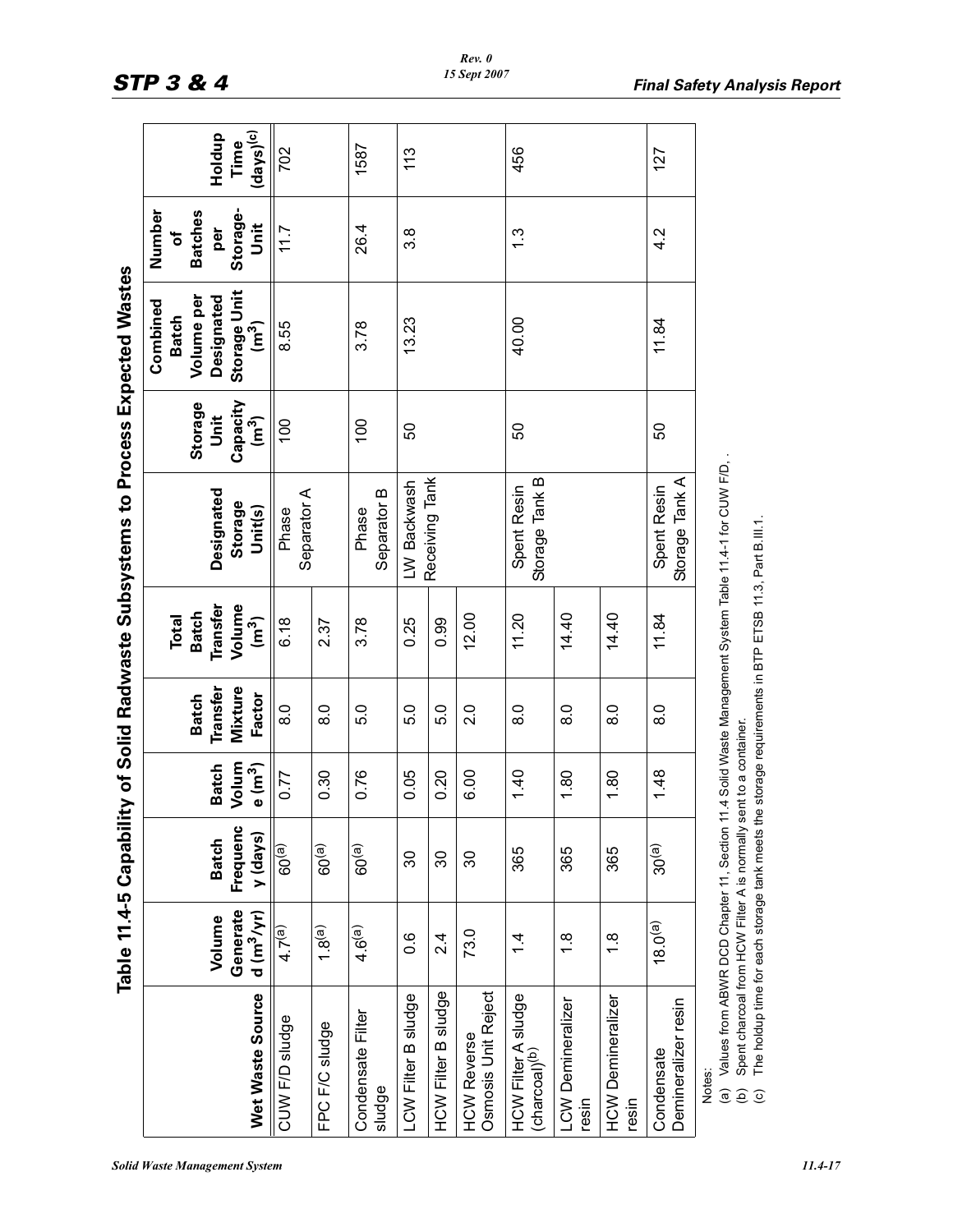| $\frac{1}{1}$             |
|---------------------------|
|                           |
|                           |
|                           |
|                           |
| <b>COD COD CODE STATE</b> |
|                           |
|                           |
| Í                         |
| <b>SASS 2017</b>          |
|                           |
| <b>CONTRACTOR</b>         |
|                           |
|                           |
|                           |
|                           |
|                           |
|                           |
|                           |
|                           |
| .<br>                     |

|                                           | Containers<br>Maximum<br>Weight of<br>Filled<br><u>କ</u>                                    | 6266                              | 9979                            | 9979                              | 9979                           | 9979                              | 79832                                        | 129727             | 9979                                        | 9979                                 | 9979                            | 19958                                                                        | 49895              |
|-------------------------------------------|---------------------------------------------------------------------------------------------|-----------------------------------|---------------------------------|-----------------------------------|--------------------------------|-----------------------------------|----------------------------------------------|--------------------|---------------------------------------------|--------------------------------------|---------------------------------|------------------------------------------------------------------------------|--------------------|
|                                           | Footprint<br>Passage<br>Ways (m <sup>2</sup> )<br><b>Increase</b><br>Area for<br>20%        | 4.85                              | 4.85                            | 4.85                              | 4.85                           | 4.85                              | 38.84                                        | 64.00              | 4.85                                        | 4.85                                 | 4.85                            | 9.71                                                                         | 25.00              |
|                                           | Area for 2-<br>Footprint<br>Adjusted<br>Stacking<br>는<br>도<br>$\frac{2}{\sqrt{2}}$          | 4.05                              | 4.05                            | 4.05                              | 4.05                           | 4.05                              | 32.36                                        | 53.00              | 4.05                                        | 4.05                                 | 4.05                            | 8.09                                                                         | 21.00              |
|                                           | Footprint<br>needed<br>(m <sup>2</sup> )<br>Area                                            | 4.05                              | 4.05                            | 4.05                              | 4.05                           | 4.05                              | 32.36                                        | 53.00              | 4.05                                        | 4.05                                 | 4.05                            | 8.09                                                                         | 21.00              |
| Area in the Radwaste Building             | Increase for<br>Inefficiency<br>(6 months)<br>Container<br>Filling<br>10%                   | $\tilde{\mathcal{L}}$             | $\frac{1}{1}$                   | $\frac{1}{1}$                     | $\frac{1}{1}$                  | $\frac{1}{\sqrt{2}}$              | $\frac{8}{8}$                                | 15                 | $\tilde{=}$                                 | $\frac{1}{1}$                        | $\frac{1}{1}$                   | 2.2                                                                          | ဖ                  |
|                                           | Quantity of<br>Containers<br>(6 months)                                                     |                                   | $\overline{\phantom{0}}$        | $\overline{\phantom{0}}$          | $\overline{\phantom{0}}$       | ᠇                                 | $\infty$                                     | <u>13</u>          |                                             | ᠇                                    | ↽                               | $\mathbf{\Omega}$                                                            | LO                 |
|                                           | Radwaste<br>Container<br>Volume<br>Usable<br>$\overline{(\mathfrak{m}^3)}$                  | 5.1253                            | 5.1253                          | 5.1253                            | 5.1253                         | 5.1253                            | 5.1253                                       |                    | 5.1253                                      | 5.1253                               | 5.1253                          | 5.1253                                                                       |                    |
|                                           | of Outside<br>Radwaste<br>Container<br><b>Diameter</b><br>$\widehat{\boldsymbol{\epsilon}}$ | 1.9177                            | 1.9177                          | 1.9177                            | 1.9177                         | 1.9177                            | 1.9177                                       |                    | 1.9177                                      | 1.9177                               | 1.9177                          | 1.9177                                                                       |                    |
| Table 11.4-6 Projected Six months Storage | Max Weight<br>Radwaste<br>Container<br>Type and                                             | isql<br>$rac{C}{\pm}$<br>(20,000) | isql<br>$rac{Q}{T}$<br>(20,000) | ibs)<br>$\frac{C}{T}$<br>(20,000) | isql<br><b>SIH</b><br>(20,000) | isgl<br>$\frac{Q}{I}$<br>(20,000) | ibs)<br>$\frac{C}{T}$<br>(20,000)            |                    | ibs)<br>$rac{Q}{\pm}$<br>(20,000)           | ibs)<br>$rac{C}{H}$<br>(20,000)      | ibs)<br>$rac{C}{H}$<br>(20,000) | lbs)<br>$rac{C}{H}$<br>(20,000)                                              |                    |
|                                           | Generated<br>$\frac{1}{(m^3/2)^2}$<br>6 months)<br>Volume                                   | $\overline{2.35}$                 | 0.90                            | 2.30                              | 0.30                           | 1.20                              | 36.50                                        |                    | 0.70                                        | 0.90                                 | 0.90                            | 0.6                                                                          |                    |
|                                           | Generate<br>$\frac{d}{(m^3/yr)^{(a)}}$<br>Volume                                            | 47<br>4                           | $\frac{8}{1}$                   | 4.6                               | $0.\overline{6}$               | 2.4                               | 73.0                                         |                    | $\frac{4}{4}$                               | $\frac{8}{1}$                        | $\frac{8}{1}$                   | 18.0                                                                         |                    |
| $11.4 - 18$                               | Solid Waste                                                                                 | CUW F/D<br>sludge                 | FPC F/C sludge                  | Filter sludge<br>Condensate       | LCW Filter B<br>sludge         | <b>HCW Filter B</b><br>sludge     | <b>HCW Reverse</b><br>Osmosis Unit<br>Reject | Total (Rounded Up) | <b>HCW Filter A</b><br>(Charcoal)<br>sludge | Demineralizer<br><b>NCD</b><br>resin | Demineralizer<br>NOH<br>resin   | Demineralizer<br>Condensate<br>resin<br><b>Solid Waste Management System</b> | Total (Rounded Up) |

*STP 3 & 4 Final Safety Analysis Report*